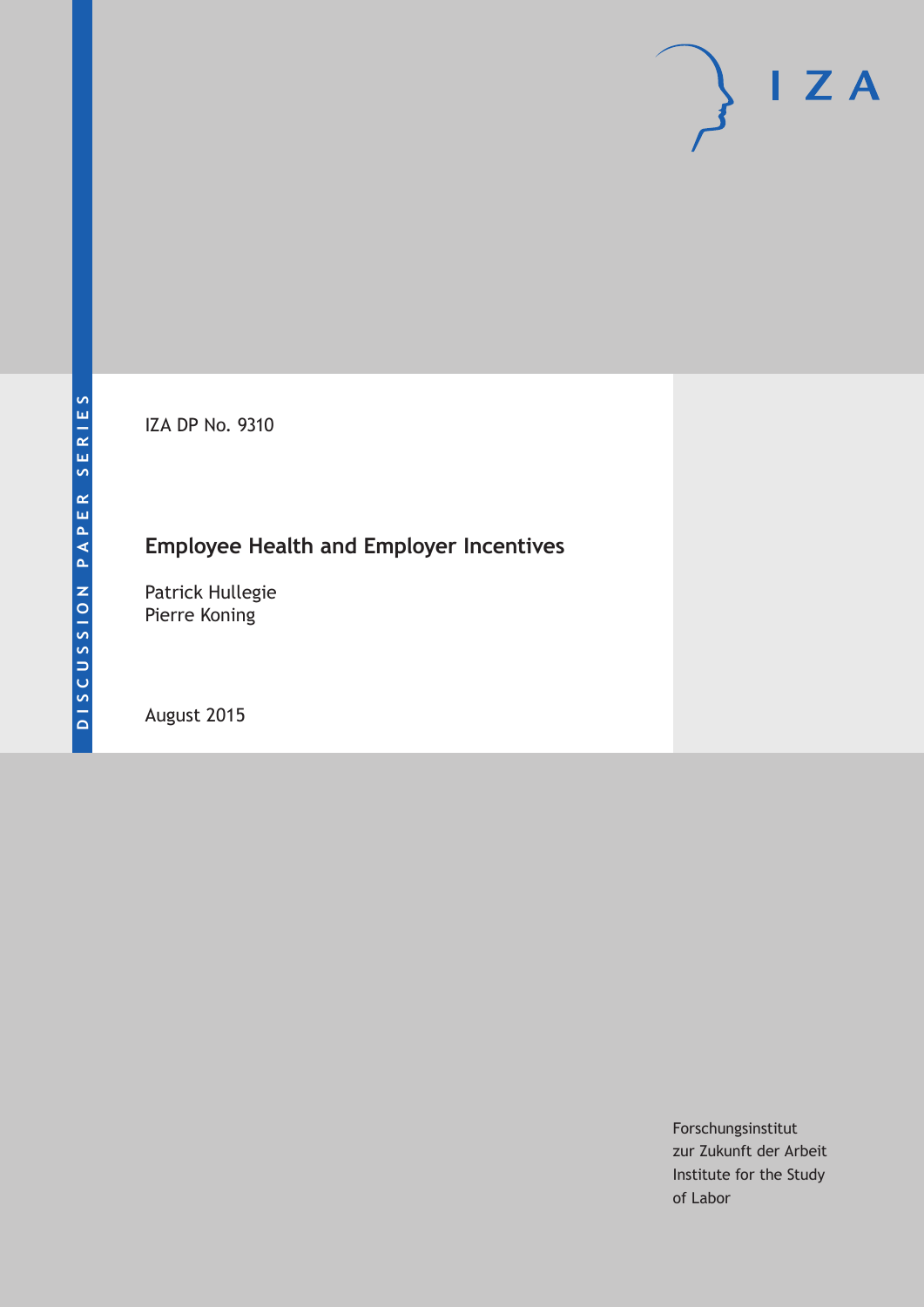# **Employee Health and Employer Incentives**

### **Patrick Hullegie**

*VU University Amsterdam and Tinbergen Institute*

### **Pierre Koning**

*VU University Amsterdam, Tinbergen Institute and IZA*

Discussion Paper No. 9310 August 2015

IZA

P.O. Box 7240 53072 Bonn Germany

Phone: +49-228-3894-0 Fax: +49-228-3894-180 E-mail: iza@iza.org

Any opinions expressed here are those of the author(s) and not those of IZA. Research published in this series may include views on policy, but the institute itself takes no institutional policy positions. The IZA research network is committed to the IZA Guiding Principles of Research Integrity.

The Institute for the Study of Labor (IZA) in Bonn is a local and virtual international research center and a place of communication between science, politics and business. IZA is an independent nonprofit organization supported by Deutsche Post Foundation. The center is associated with the University of Bonn and offers a stimulating research environment through its international network, workshops and conferences, data service, project support, research visits and doctoral program. IZA engages in (i) original and internationally competitive research in all fields of labor economics, (ii) development of policy concepts, and (iii) dissemination of research results and concepts to the interested public.

IZA Discussion Papers often represent preliminary work and are circulated to encourage discussion. Citation of such a paper should account for its provisional character. A revised version may be available directly from the author.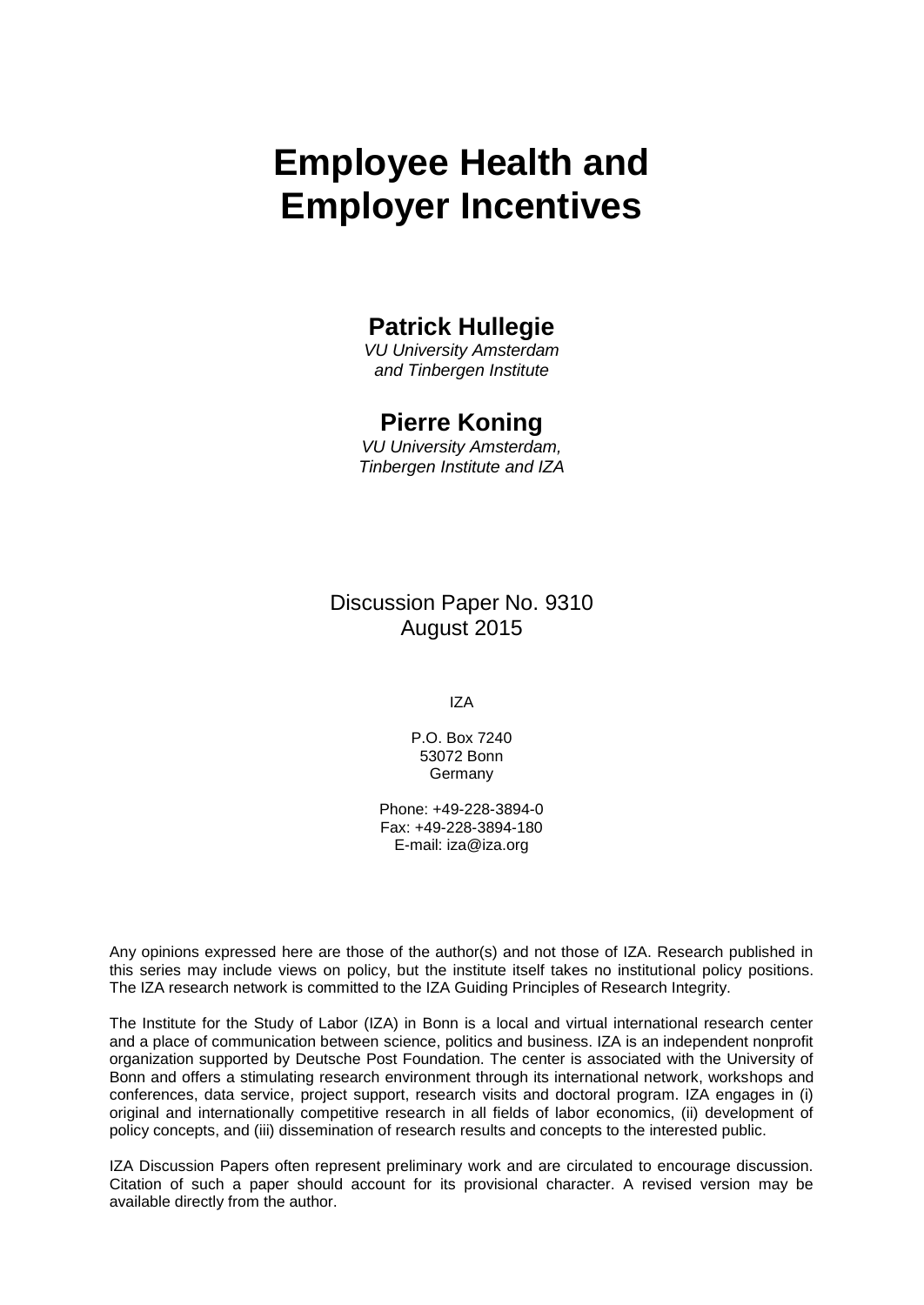IZA Discussion Paper No. 9310 August 2015

# **ABSTRACT**

## **Employee Health and Employer Incentives\***

In the past two decades the OECD has regularly voiced concern about the labor market exclusion of people with disabilities and about the cost of disability insurance programs. This paper examines whether the fundamental disability insurance reforms that were implemented in the Netherlands have helped or hindered employment opportunities of workers with health problems or disability. An important component of the Dutch reforms was to enhance employer incentives, which was done by making them responsible for paying sickness benefits and by strengthening their sickness monitoring obligations. These employer incentives may stimulate preventive and reintegration activities by firms, thereby improving the employment opportunities of disabled workers. However, the reforms also impose substantial costs on employers when an employee gets sick and may therefore reduce employment opportunities of disabled workers. We use data from the Dutch Labor Force Survey and rich administrative data from hospital admission records, social security records, and the municipality registers containing demographic information to examine whether the disability reforms have in fact improved the economic situation for the disabled. On balance, we conclude that the DI reforms implemented by the Dutch government have mainly protected those who already have a job, and may have inadvertently reduced the hiring opportunities of people with a disability.

JEL Classification: H53, J14, J18

Keywords: disability insurance, employer incentives, policy evaluation

Corresponding author:

 $\overline{a}$ 

Pierre Koning VU University Amsterdam Department of Economics, 7A-27 De Boelelaan 1105 1081 HV Amsterdam The Netherlands E-mail: [p.w.c.koning@vu.nl](mailto:p.w.c.koning@vu.nl)

We have benefitted from the opportunity to present this work at the  $5<sup>th</sup>$  CAFE Workshop, the 11<sup>th</sup> World Congress of the Econometric Society, and in a seminar at the Erasmus School of Economics, Rotterdam.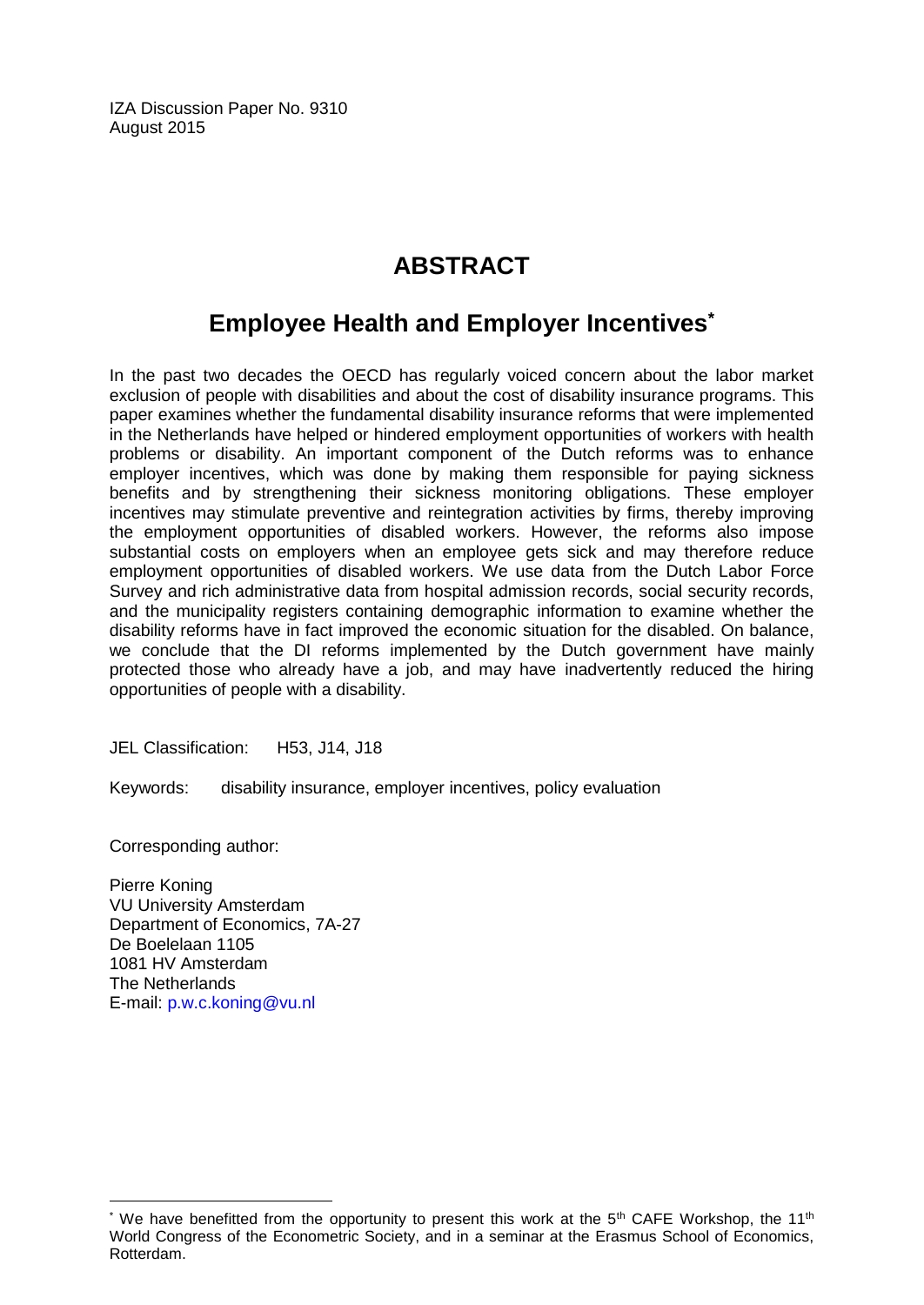#### **1. Introduction**

<u>.</u>

In the past two decades the OECD has regularly voiced concern over the labor market position of people with disabilities and the cost of disability insurance (DI) programs (OECD, 1992, 2003, 2010). Improving the labor market position of people with disabilities is not only important for their own economic well**-**being, it is also considered essential in addressing the challenges that countries face regarding population aging (OECD, 2010). Recognizing the need for reform, many countries have implemented changes to their disability programs in the past two decades.

The objective of this paper is to examine whether the disability reforms that were implemented in the Netherlands have helped or hindered the employment opportunities of workers with health problems or disabilities. The Netherlands presents an interesting setting because the government fundamentally reformed its disability program. In the 1980s and 1990s the Dutch disability program was considered to be the most out-of-control disability program within the OECD, a status sometimes referred to as the "Dutch disease."<sup>1</sup> To illustrate, in 1990 the Netherlands spent 4.7 percent of its GDP on disability insurance – which was 2.2 percentage points higher than Norway, the second biggest spender on disability insurance in the OECD – and more than three times as large as the OECD average of 1.3 percent (OECD, 2010). Due to the reforms the disability program transformed from one that merely paid benefits to one in which employers play an important role in reintegrating disabled workers, and spending dropped to less than two percent of GDP in 2010.

An important component of the Dutch reforms was to enhance employer incentives, which was done by making them responsible for paying sickness benefits and by strengthening their sickness monitoring obligations. Especially the latter, as specified in the so**-**called "Gatekeeper protocol" enacted in April 2002, is widely considered to be the most effective DI reform in the Netherlands (see section 2 for more details). The rationale behind enhancing employer incentives was that they stimulate preventive and reintegration activities, and workplace accommodations for sick and disabled workers, thereby improving their labor market opportunities. However, as a consequence of the reforms employers are confronted with substantial costs when an employee

 $1$  The phrase "Dutch disease" originally referred to the way in which the manufacturing sector in the Netherlands was adversely affected by discoveries of natural gas in the late 1950s. Meanwhile, it has become an umbrella term for the problems faced by economies with high levels of energy or other natural resources. For labor economists it also refers to the sharp increase in disability rolls in the Netherlands between the 1960s and 1980s.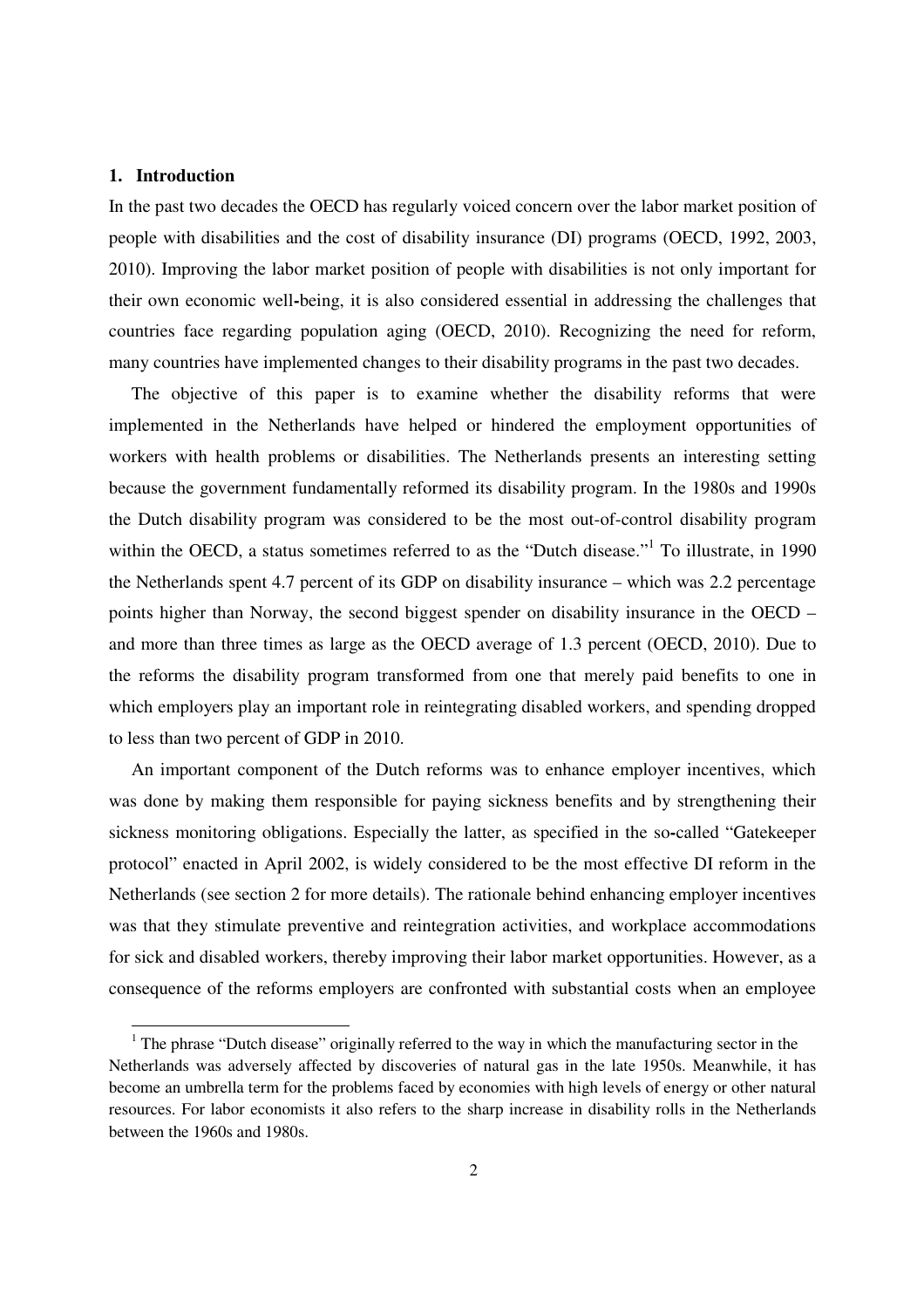gets sick. These costs are not only monetary, but also arise from increased monitoring obligations and the difficulty of terminating the contracts of workers with health problems or disability (OECD, 2010, p. 135). Hence, these reforms may have had the unintended consequence of lowering employment opportunities of workers with health problems or disability. Ultimately, it is an empirical question which of the two effects has dominated.

Whether the disability reforms have improved employment opportunities of disabled workers is an intrinsically difficult question to answer. The DI program is uniformly administered and the reforms covered the entire program, leaving no opportunities for treatment-control comparisons. Notwithstanding this difficulty, we present two complementary empirical strategies to shed light on the effects of the reforms. To begin, we present a descriptive analysis based on the Dutch Labor Force Survey (LFS) for 2000–2010. These data are useful for our purposes because the LFS identifies workers with health problems and workers with a disability. This allows us to investigate how the relative employment of these groups of workers has evolved over time. The LFS data suggest that the employment opportunities of ill men and women have improved over the sample period, and that the reforms may have had the most negative effect on the labor market position of disabled women.

We pursue a second empirical strategy to estimate the effects of the disability reforms in order to avoid identification from a self**-**reported health measure that is possibly endogenous to labor force status (Bound, 1991; Kreider, 1999) or affected by the reforms through changed (social) norms for reporting a disability. We use data from hospital admission records with universal population coverage to define a sudden deterioration of health (or "health shock") as an unscheduled hospital admission that requires immediate treatment. Hence, we utilize variation in health that is less prone to measurement error relative to self**-**reported health measures and arguably (more) exogenous to labor market status (see also García**-**Gómez, Van Kippersluis, O'Donnell, & Van Doorslaer, 2013). We combine the hospital admission records with administrative data from several other sources, which together provide a population**-**level panel data set with information for every person about their demographic characteristics, health status and labor market outcomes. Using these data we investigate the difference between the response to a health shock in a year after the DI reforms were implemented and the response to a health shock in a year prior to the major DI reforms. We find that the labor market position of workers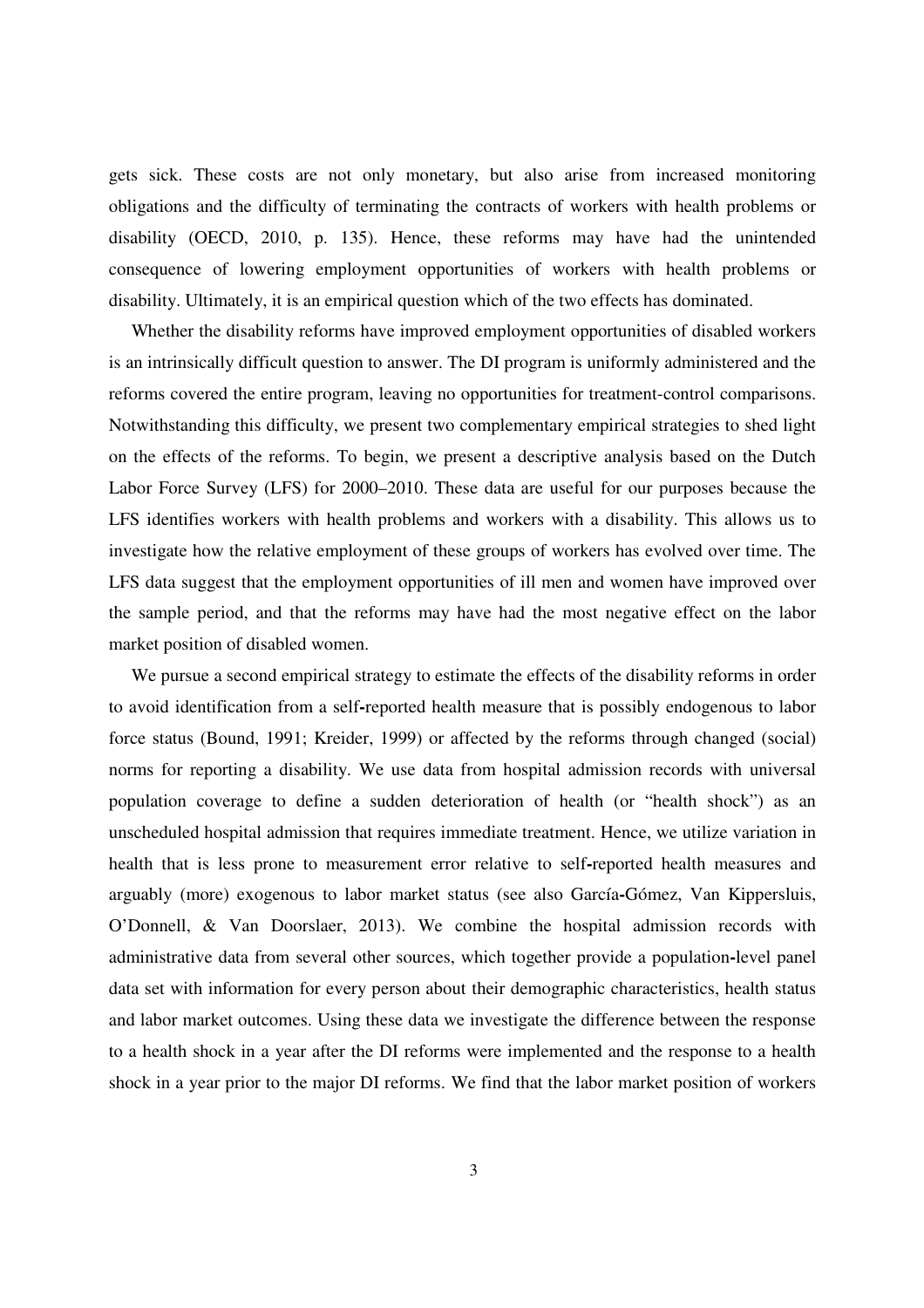who experience a health shock has improved after the series of reforms: they are less likely to receive disability insurance benefits and they are more likely to remain employed.

Taken together, we conclude that the DI reforms implemented by the Dutch government have mainly protected those who already have a job, and may have inadvertently reduced the hiring opportunities of people with health problems or a disability. This conclusion is an useful input into discussion about the rapid growth of DI programs faced in many countries, and which poses significant financial risks to those programs. Our analysis shows that enhancing employer incentives might be a fruitful way to a more sustainable growth path of DI programs. See Autor and Duggan (2006) and Koning and Lindeboom (2015) for reviews of the literature on the causes and consequences of growing DI rolls, and what might be done about this.

This paper also contributes to a literature that evaluates policies that aim to improve labor market outcomes of people with disabilities. DeLeire (2000), Acemoglu and Angrist (2001), Beegle and Stock (2003), and Kruse and Schur (2003) examine the consequences of the 1990 Americans with Disabilities Act (ADA), which intends to ban discrimination and mandates "reasonable workplace accommodations." The ADA may therefore have expanded the employment opportunities of disabled people. The ADA, however, also increases the costs of employing disabled workers, which in turn may have harmed the employment opportunities of disabled workers. DeLeire (2000) and Acemoglu and Angrist (2001) find support for the latter possibility, by examining the time series of relative employment and relative wages of disabled people. Both papers find (large) negative effects on the employment opportunities of men with disabilities beginning in 1990, but no effects on wages of disabled men. However, two other papers challenge these findings, arguing that the ADA may have either helped or hurt employment of disabled people depending on the model specification (Beegle and Stock, 2003) or on the disability measure used (Kruse and Schur, 2003).<sup>2</sup>

While the ADA and the Dutch reforms are similar in the sense that both aim to incentivize employers to provide reasonable workplace accommodations to employees with disabilities,

<sup>&</sup>lt;sup>2</sup> Disability discrimination laws in countries other than the U.S. have received little attention. Bell and <sup>2</sup> Heitmueller (2009) find that the 1996 Disability Discrimination Act in Britain had no impact on the employment rate of people with disabilities. Besides anti-discrimination legislation, employment quotas are frequently used to improve employment among disabled workers. Lalive, Zweimüller, and Wuellrich (2013) analyze the effect of quotas in Austria and find that it promotes employment of disabled workers.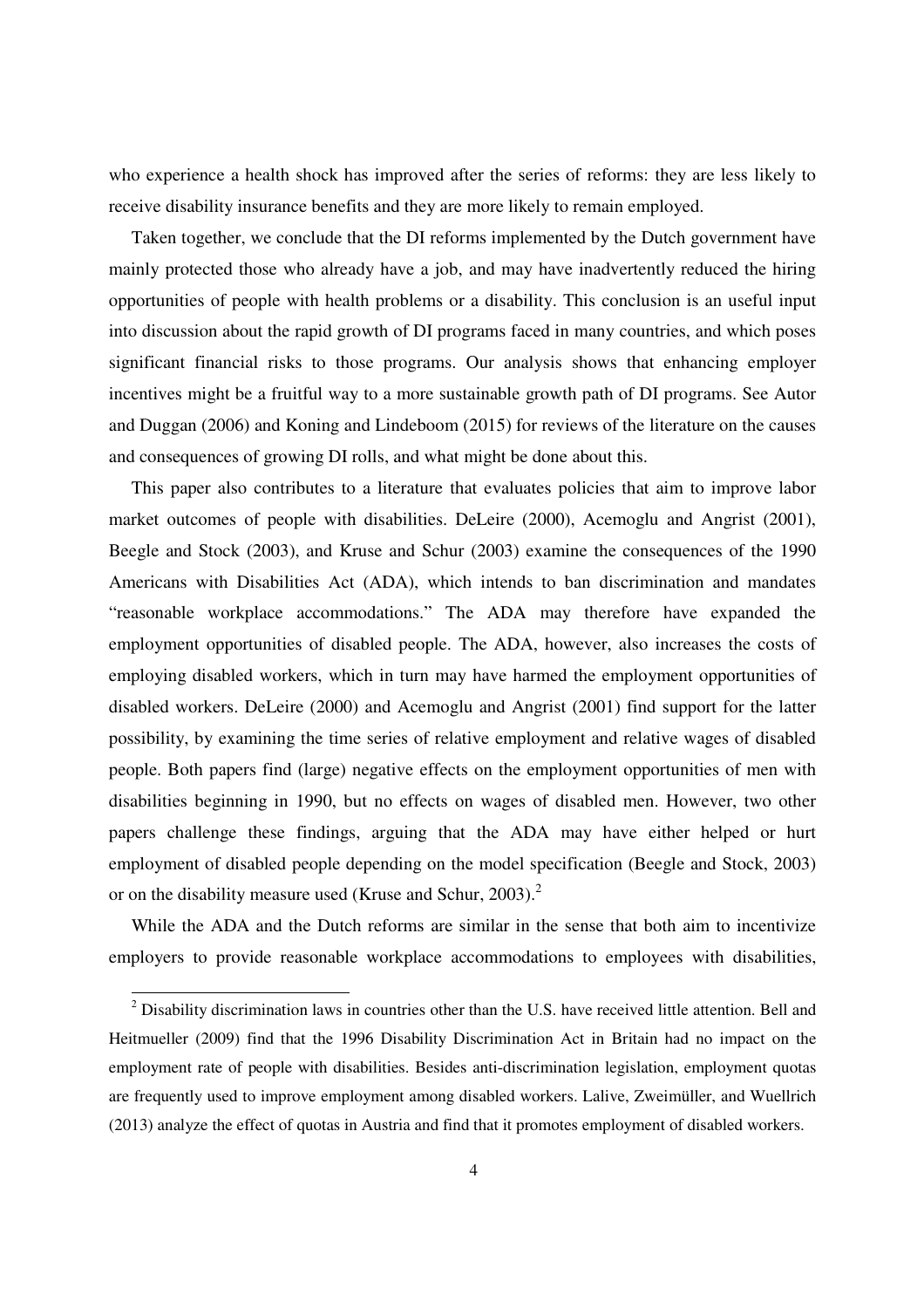there are also substantial differences. An important component of the ADA is the antidiscrimination legislation, whereas the Dutch laws impose responsibilities to employers that go considerably beyond those given by the ADA. Moreover, although the ADA requires employers to implement reasonable workplace accommodations, Autor (2011) argues that "this provision is vaguely defined and difficult to monitor or enforce." By contrast, in the Netherlands the Gatekeeper protocol enables the Social Security Administration to monitor and enforce (through sanctions) efforts made by the employer to reintegrate the disabled worker.

The remainder of this paper is organized as follows. Section 2 details the institutional context in the Netherlands. Section 3 discusses the descriptive analysis based on the Dutch Labor Force Survey. The analysis based on the administrative data is presented in section 4. Finally, in section 5 we discuss how our findings may be useful for countries, such as the U.S., that face a rapid and unsustainable expansion of the DI beneficiary population.

#### **2. Institutional Context**

The provision of disability insurance in the Netherlands is mandatory and covers all employees against all income losses resulting from impairments that occurred on the job or elsewhere. Since 2004 workers apply for DI claims after a "waiting period" of two years of sickness. During this period, employers are responsible for the provision of reintegration activities and the continued payment of wages. Next, disability claims are assessed by the Social Security Administration (SSA). Disability benefits depend on the "degree of disability," which is defined as the percentage difference between prior earnings and the remaining potential earnings capacity.

There are three key differences between the disability programs in the Netherlands and the United States. First, unlike in the U.S., workers in the Netherlands may receive partial disability benefits. Hence, Dutch DI beneficiaries may simultaneously work and receive disability benefits. Second, disability benefits only depend on the "degree of disability" and not the number of dependents and/or work history. For fully disabled individuals, disability benefits provide insurance for 70 percent of the loss of income due to impairments. Third, health insurance coverage is universal in the Netherlands and not tied to DI receipt (or a person's job).

The Dutch disability program has been plagued by moral hazard problems in the past. To illustrate, figure 1 plots the fraction of the working-age population (age  $20 - 65$ ) that receives DI benefits and the fraction that is newly awarded DI benefits for the period 1968 – 2010. The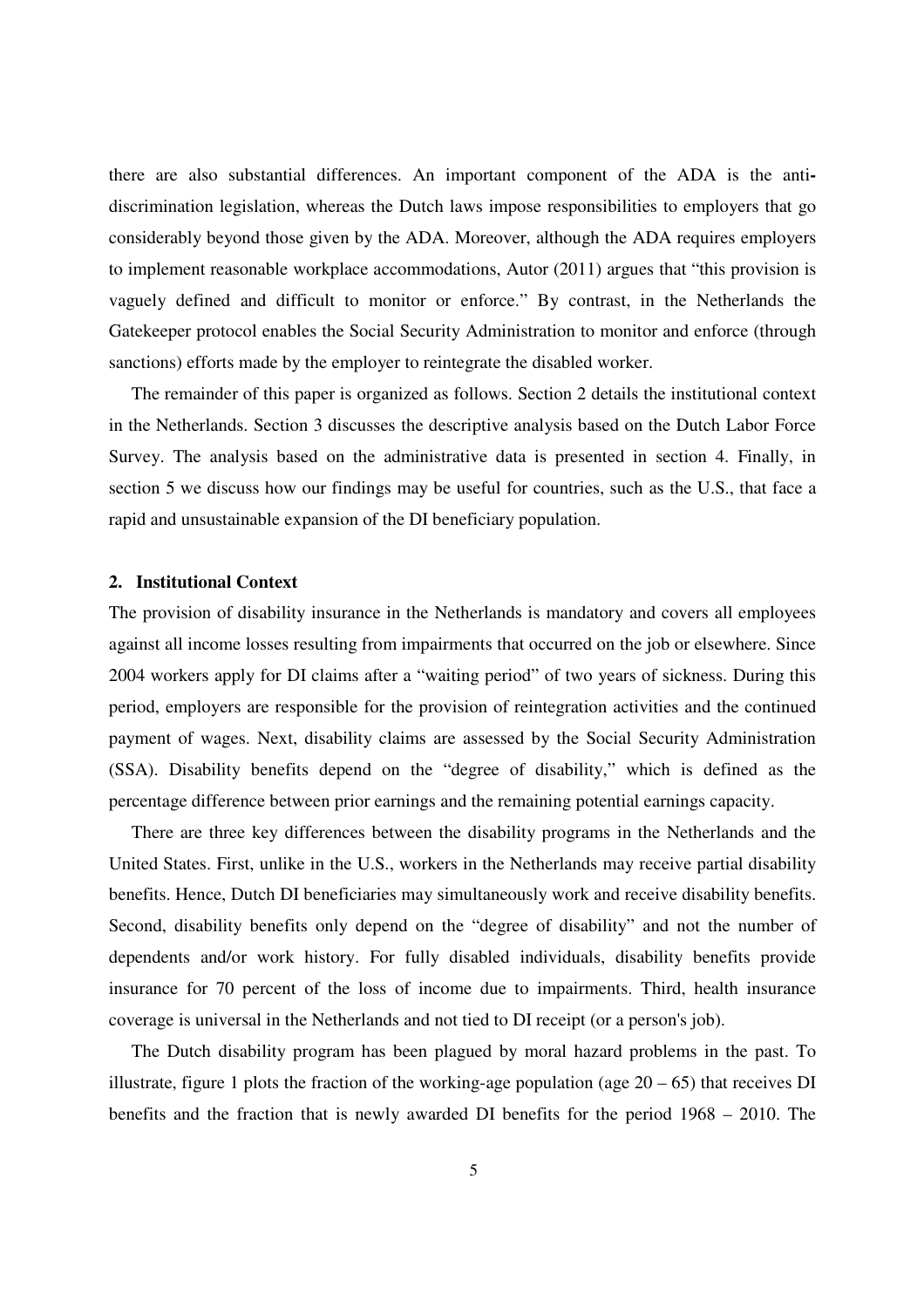fraction of the working**-**age population receiving DI benefits quickly rose from 2 percent in 1968 to about 7**-**8 percent in the mid 1980's, remained roughly constant at this unprecedented level for the next two decades, and started to decline at the beginning of the 21st century.

One important institutional feature that gave leeway to the sharp rise in enrollment is that disability insurance includes all medical contingencies. Parsons (1991) argues that a broad definition of disability risks increases the likelihood of screening errors into disability determinations. As it seems, applicants successfully exploited this feature of the Dutch DI system, with the Social Security Administration prioritizing on minimizing erroneous denials (Burkhauser, Daly, & De Jong, 2008). In addition, moral hazard effects were aggravated by sickness benefits that fully replaced wages during the waiting period. As such, incentives to resume work quickly were limited.

Although a continuous need for reform in the DI system was felt since the Eighties, it took until 2002 to attain substantial decreases in the inflow rate. Prior to 2002, policy changes aimed at increasing the financial incentives for employers to reduce DI enrollment. In particular, employers became responsible for wage payment of sick listed workers in 1996, and DI benefit costs are experience rated for permanent workers since 1998. While there is evidence that these incentives have gradually contributed to more preventative and reintegration activities of employers, the introduction of the so**-**called "Gatekeeper Protocol" (in April 2002) is generally considered as the most effective policy change that has taken place. The Gatekeeper protocol specifies all the legal responsibilities of employers and their sick listed workers. As such, the Social Security Administration is no longer involved in the process of checking and reintegrating sick workers, but merely acts as a gatekeeper of the DI program. The Gatekeeper protocol forces employers to focus their attention at the onset of a sickness period. In contrast with the gradual impact of increased employer incentives in the Nineties, it seems that the protocol has had an almost immediate and persistent impact on the DI inflow rate (De Jong, Lindeboom, Van der Klaauw, 2011; Koning & Lindeboom, 2015). In addition, both employer and worker incentives and obligations enhanced as a result of the extension of the sickness benefit period from one to two years in 2004.

To understand why the Gatekeeper protocol has been successful in curbing DI inflow, it is important to realize that it prescribes a series of actions that should be taken in order to be eligible for DI benefits. After six weeks of absence, the employer and employee should make a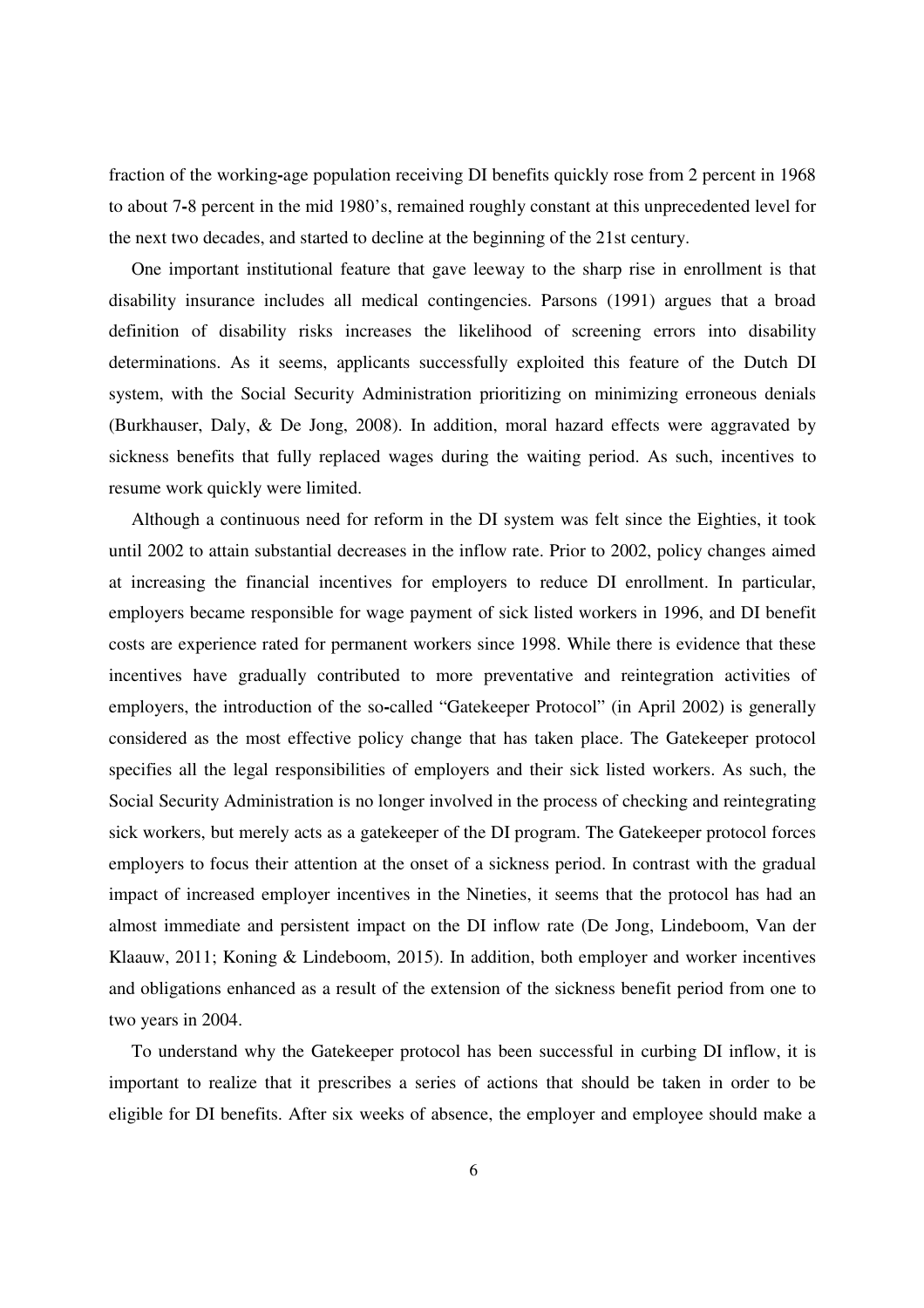first assessment on the medical cause and the functional limitations. On the basis of this assessment, they draft an accommodation and rehabilitation pan (or "reintegration plan") that specifies the steps that should be taken to resume work at the current or new job and the accommodated circumstances that are needed for this. At the same time, a case manager of the Social Security Administration is appointed and dates are determined at which the plan will be evaluated. The plan should be finalized in the eighth week of absence. If the worker has not returned to work after about three months prior to the end of the sickness waiting period, he files a DI benefit claim. The case manager decides whether the reintegration efforts of the employer and employee have been sufficient. If this condition is met, a doctor from the Social Security Administration determines the degree of disability of this worker at the end of the waiting period. In case of negligence the employer is held responsible and has to continue providing sick pay for a maximum of twelve months.

In light of the dramatic decrease of new DI awards since 2002 (see also figure 1), Koning and Lindeboom (2015) argue that the protocol has accelerated the cost**-** and risk awareness of employers, as well as the specific ways that are needed for disability prevention. Short**-**term absenteeism could no longer be left unnoticed by managers, with the protocol providing guidance to employers in their new role in the reintegration process. As it seems, employers have become more aware of the costs of two years of continued wage payments, as well as the DI benefit costs that were passed through in their DI premiums. Not surprisingly, however, criticism against the employer incentives and obligations has grown as well. Similar to experiences with the ADA in the U.S. that mandates employers to provide reasonable accommodations to employees with disabilities, the additional responsibilities may have induced employers to hire new workers with sufficiently good health conditions, thus reducing the costs associated with sickness or disability.

Persons who are not awarded disability insurance benefits may instead apply for unemployment insurance (UI) benefits if they are unemployed. During the period 2000 – 2010 the UI replacement rate was 70 percent. The maximum entitlement period was dependent on a person's employment history, and ranged from a minimum of six months to a maximum five years. If a person is not eligible for either disability or unemployment insurance, he may apply for social assistance. This pays substantially lower benefits which are unrelated to previous earnings, and is means tested. Importantly, with the exception of a reduction in the maximum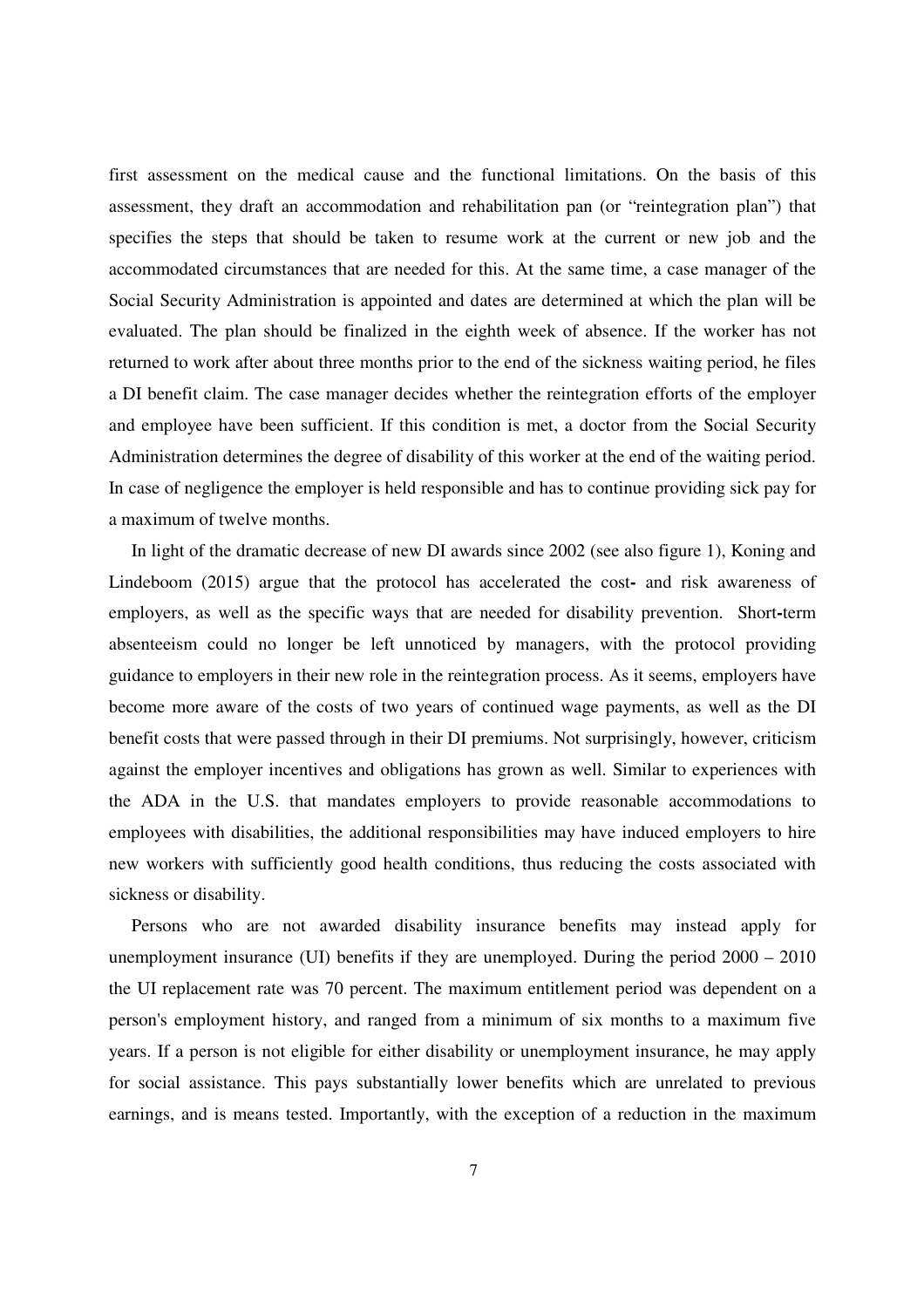duration from 60 to 38 months in October 2006, there have been no major reforms in the UI program during the period of analysis.

Health insurance coverage was universal in the Netherlands during the period of analysis. Moreover, and more importantly, the Dutch health insurance system, by contrast to the DI system, has never been perceived as a source of labor market distortions.

#### **3. Descriptive Analysis**

We use the Dutch Labor Force Survey (LFS) for  $2000 - 2010$  to provide first, descriptive, evidence of the effect of the DI reforms on the labor market opportunities of people with health problems or a disability. The LFS is a rotating panel, administered by Statistics Netherlands, in which respondents are interviewed during five consecutive quarters. Many labor market statistics published by Statistics Netherlands, including for example the unemployment rate statistic, are based on the LFS.

Our analyses are limited to those aged  $25 - 58$  since this group has strong labor force attachment. Sick and disabled workers are identified by two questions. First, respondents are asked: *"Do you suffer from one or more chronic diseases, disorders or handicaps?"* If a respondent gives an affirmative answer to this first question, he gets a second question of which the formulation depends on the employment status of the respondent. If the respondent is employed he is asked *"Are you limited in carrying out your work?"* and if unemployed he is asked *"Are you limited by your health in getting work?"*

This format of inferring work disability differs from other surveys such as the Current Population Survey and the Panel Study of Income Dynamics. This should not be surprising because there is "no agreed upon standard for asking about work disability" according to Banks, Kapteyn, Smith, and Van Soest (2008). More importantly however, the results of several experiments conducted by the authors to examine the effect of differences in question wording on reporting of disability prevalence suggest that there is no clear basis for preferring one form of question(s) over another.

The work disability questions have only been included in the survey as of 2000, which is the reason why we do not use information from earlier years. The work disability questions are asked only during the first interview in the period 2000 – 2009, and either during the first or third interview in 2010. Hence, we have one health measure per respondent. We group respondents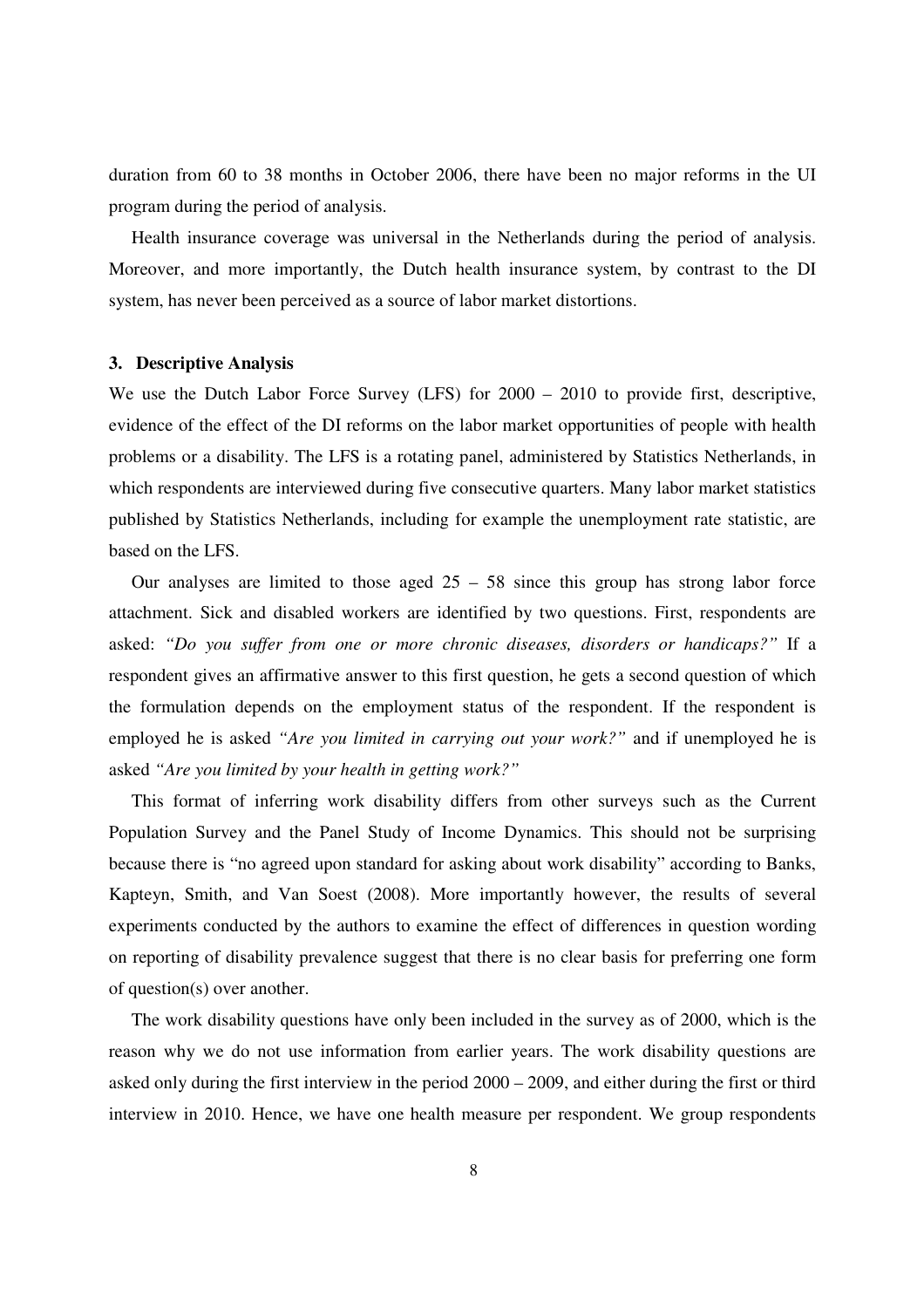into three groups based on the above questions. Respondents who do not report to suffer from an (chronic) illness are said to be "healthy", respondents who have an (chronic) illness but who do not experience problems in carrying out or finding work are said to be "sick," and finally, respondents whose work is affected by their medical condition are said to be "disabled." In our analyses based on the LFS, we only use employment status at the interview during which the health questions were asked. Furthermore, the formulation of the disability questions in 2007 and 2008 differed considerably compared to the other years, which is why data for 2007 and 2008 have been excluded from the analyses.

Descriptive statistics organized by age group, sex, and disability status are reported for selected years in table 1. The table shows that there are marked differences between healthy, sick, and disabled persons even in the rather narrow age and sex subsamples. The older or lower educated a person is, the more likely it is that he has a (severe) health problem. Disabled persons are much less likely to be employed relative to sick persons, who in turn are less likely to be employed than healthy persons.

Figure 2 documents the evolution of chronic illness and work-related disability rates over our sample period. Illness rates are slightly declining for men and women aged  $25 - 39$ , and roughly constant for older men and women. Disability rates have been gradually decreasing for men throughout the sample period. For women aged  $40 - 58$  there was a small increase in selfreported disability rates between 2000 and 2002, which was reversed afterwards. The decrease in self**-**reported disability during our sample period may be the result of improved population health. Alternatively (or additionally) the DI reforms may have affected the likelihood that individuals describe themselves as disabled, either through changed social norms about what constitutes as a disability or because more disabled people are working and for that reason do not report to be disabled any longer.

#### *Effects on employment*

To provide graphical evidence on how the series of DI reforms have affected employment, figure 3 plots the average employment rate by age group for healthy, sick, and disabled men and women. For nondisabled men aged  $25 - 39$  and  $40 - 58$  the development of the employment rate is remarkably similar and stable over time. For disabled men age  $25 - 39$  the employment rate was rather stable during the period 2001 – 2004, but has been decreasing afterwards. By contrast,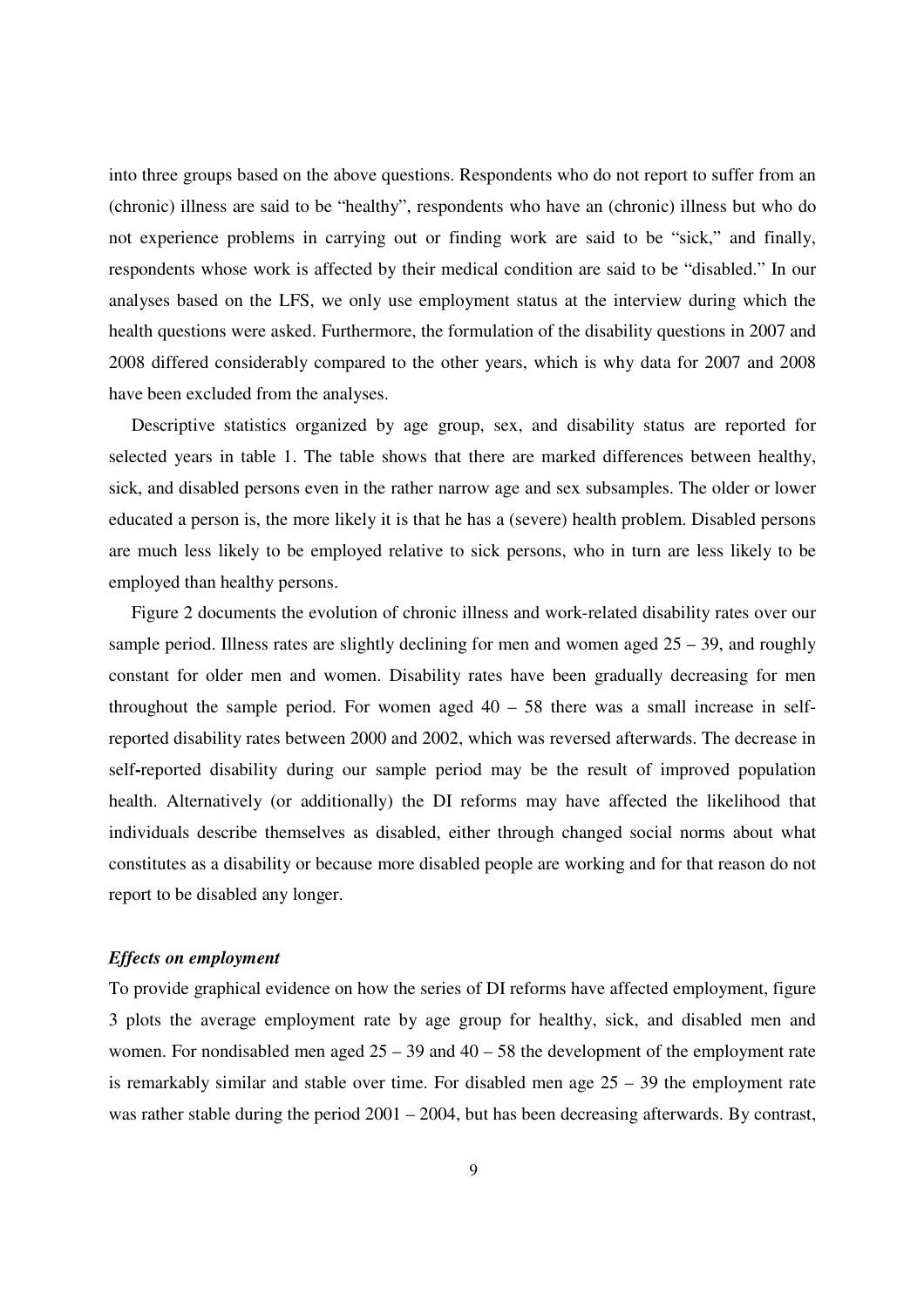the employment rate for men age  $40 - 58$  has been rather similar over the entire sample period. For nondisabled women in both age groups, the employment rate is steadily increasing, with the employment rate for the younger age group initially at a higher level. The employment rate for disabled women aged  $25 - 39$  slightly decreased during the period  $2001 - 2006$ , and has moderately increased afterwards. For disabled women aged  $40 - 58$  the employment rate has been steadily increasing, but at a slower rate than employment for nondisabled women. The employment rate has developed remarkably similar for healthy and sick workers in all four demographic subgroups we analyze. Figure 3 therefore suggests that the employment opportunities of disabled men and women aged 25 - 39 have worsened relative to nondisabled men and women.

Table 2 reports ordinary least squares estimates of a dummy variable for employment on dummies for individual health status, year, age groups, three schooling groups, two race groups, and a full set of year  $\times$  health status interactions. These year  $\times$  health status interactions are the coefficients of main interest, because they describe the change in relative employment of the sick and the disabled. We do consider 2000 – 2001 as the pretreatment period, which is much shorter than in comparable analyses by DeLeire (2000) and Acemoglu and Angrist (2001). The years 2002 – 2006 are a "transition" period during which several DI reforms are implemented. We think of 2006 – 2010 as the posttreatment years. The results in table 2 suggest an improvement in the employment opportunities of sick individuals across all four demographic groups. For disabled men aged  $25 - 39$  the relative employment rates initially increased, but this was reversed in 2005, the year in which the law that makes employers responsible for the first two years of sickness pay became effective. The relative employment rate of disabled men aged 40 – 58 seems unaffected by the reforms. For women in both age groups the relative employment rate has decreased substantially over the sample period. The decrease is small and statistically insignificant in 2001, but increases substantively in 2002, the year in which the Gatekeeper protocol became effective. Over the remainder of the sample period the relative employment rate of disabled women has further declined.

As the relative employment rate of the disabled decreased for 3 of the 4 age/sex groups, this descriptive analysis provides suggestive evidence that the reforms of the disability program impose a significant cost on employers. This finding is in line with results from DeLeire (2000) and Acemoglu and Angrist (2001) that the ADA imposes a significant cost on employers.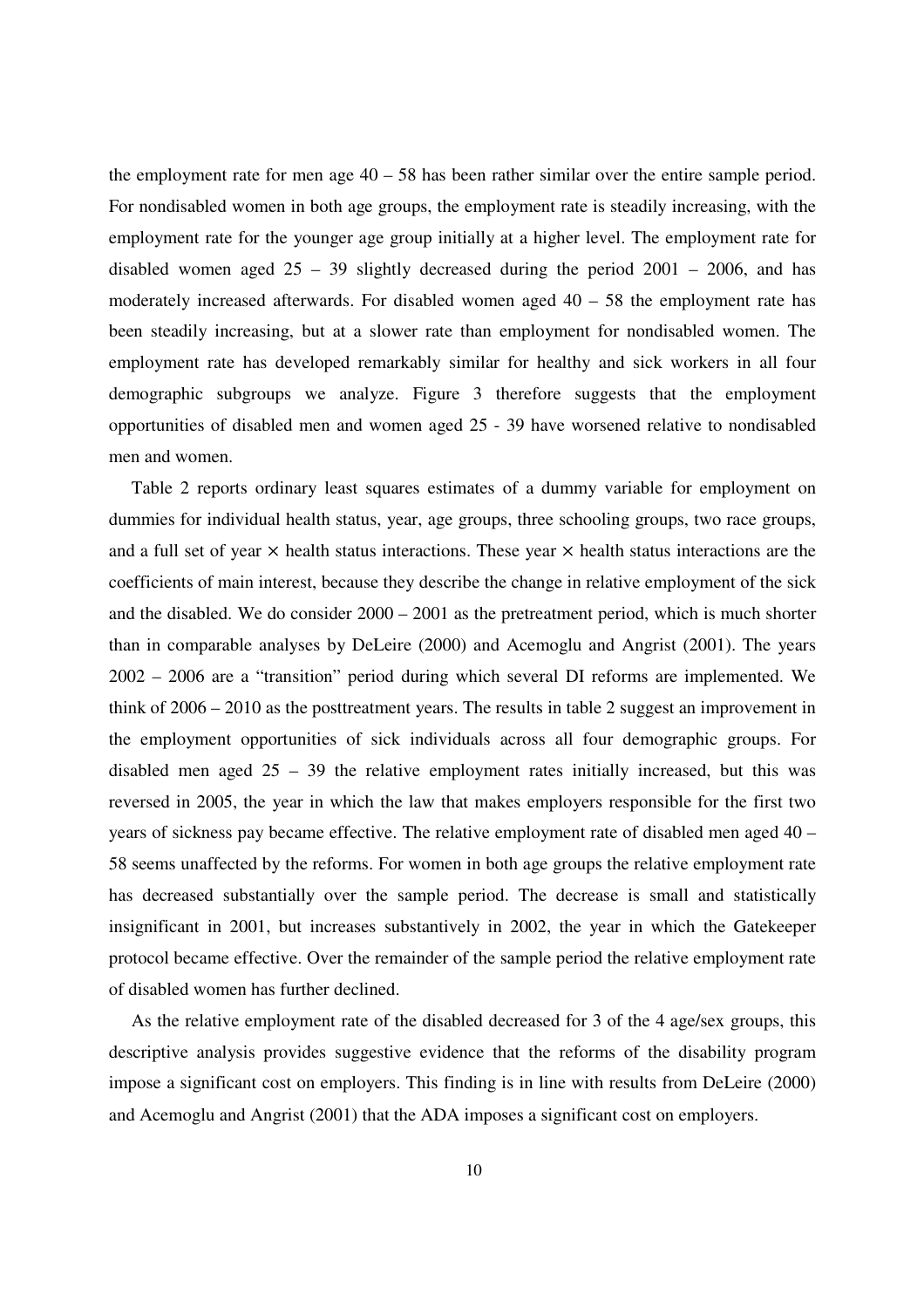An important caveat to the above analysis is that it relies on a subjective health measure. To circumvent the well-known problems associated with subjective health measures, we next use rich administrative data that are described in the following section.

#### **4. Administrative Data and Empirical Implementation**

#### **4.1. Data and Sample Selection**

We next use rich administrative data from hospital admission records, social security records, and the municipality registers, which can be linked through an unique identifier for each individual. Taken together, they provide a population**-**level panel data set with information for every person about their demographic characteristics hospital admissions, and labor market outcomes.

The hospital register data contains information on both inpatient and daycare patients of almost all hospitals in the Netherlands from 1999 to 2005. For each hospital admission we observe (i) the admission and discharge data, (ii) whether or not it was an acute admission, and (iii) the main diagnosis. We follow García**-**Gómez et al. (2013) and identify a sudden decline in health (or "health shock") as an unscheduled hospitalization that requires immediate treatment and involves a stay of at least three nights. The admissions are required to involve a stay of at least three nights because unscheduled and acute hospitalizations may include less severe health problems such as a mild head injury. Also, we exclude hospitalizations due to pregnancy and child birth. Due to the unscheduled and acute nature of the hospital admissions it is plausible that they are exogenous to labor market outcomes.

We define workers who experienced an unscheduled and acute hospitalization of at least three nights, excluding those related to pregnancy and child birth, as the "treatment group." Workers who did not experience a hospitalization at all form the "control group." This means that workers with types of hospitalizations other than those in the treatment group are excluded from the analysis.

Treatment and control cases are further restricted to persons who in the year prior to the potential health shock were: (i) aged 25 **–** 58, (ii) working – excluding those who are on disability benefits in the year of the shock, since they must have been on sickness benefits in the year before the shock, and (iii) not admitted to a hospital. These sample selection criteria are similar to the ones imposed by García-Gómez et al. (2013). Furthermore, following Borghans,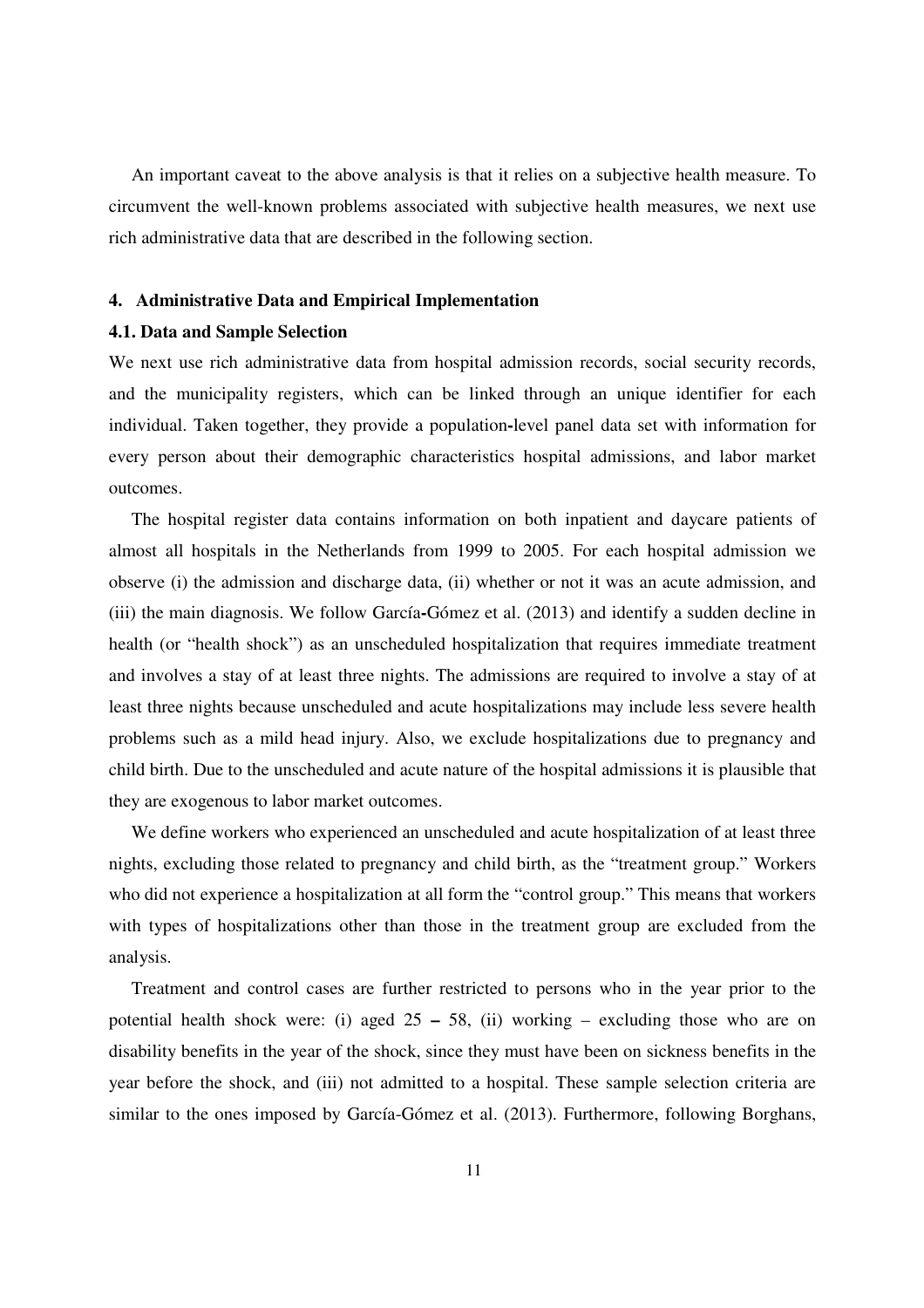Gielen, and Luttmer (2014), we exclude all individuals who appear on more than one disability scheme at the same time (within a year; about three percent of the sample), because it is not clear whether they result from administrative or coding errors, or whether these persons are truly entitled to multiple different DI schemes.

#### **4.2. Empirical Implementation and Summary Statistics**

To investigate the effects of the DI reforms on the employment opportunities of people with health problems or disability we compare the effect of a health shock in a year before the reforms to the effect of a health shock in a year after the reform. Specifically, we focus on 2000 and 2005 as the two years in which a health shock can potentially occur. Given the sample selection criteria described before and data availability, 2000 is the earliest and 2005 the latest possible year. Moreover, and more importantly, people who get disabled in 2000 are not affected by introduction of the Gatekeeper protocol (in 2002) and prolongation of financing sick pay for employers (in 2004), whereas those who get disabled in 2005 are. Recall that especially the introduction of the Gatekeeper protocol is considered to be the most effective DI reform in the Netherlands, and that its incentives enhanced as a result of the extension of the sickness benefit period from one to two years in 2004.

The sample selection described in the previous section results in a sample of 31,386 unscheduled and acute hospitalizations with a stay of at least three nights in 2000, and 27,911 hospital admissions in 2005.

Table 3 shows the relative frequency of the unscheduled admission in 2000 by diagnoses on the basis of the International Classification of Diseases 9 (ICD**-**9) for the same four main demographic groups as before. Descriptive statistics for 2005 look very similar and are therefore omitted. Not surprisingly, there are many more unscheduled hospitalizations among men and women aged  $40 - 58$  than among their counterparts aged  $25 - 39$ . Moreover, there are notable differences in the relative importance of certain diseases. For example, for men aged  $40 - 58$ , diseases of the circulatory system account for 36 percent of the hospital admissions, whereas for younger men this is only 10 percent. Moreover, circulatory diseases account for 9 percent of the hospital admissions among women aged  $25 - 39$ , whereas it accounts for 21 percent of the hospital admission among women aged  $40 - 58$ . By contrast, injuries are the most important cause of a hospital admission among men aged  $25 - 39$ , accounting for 29 percent of the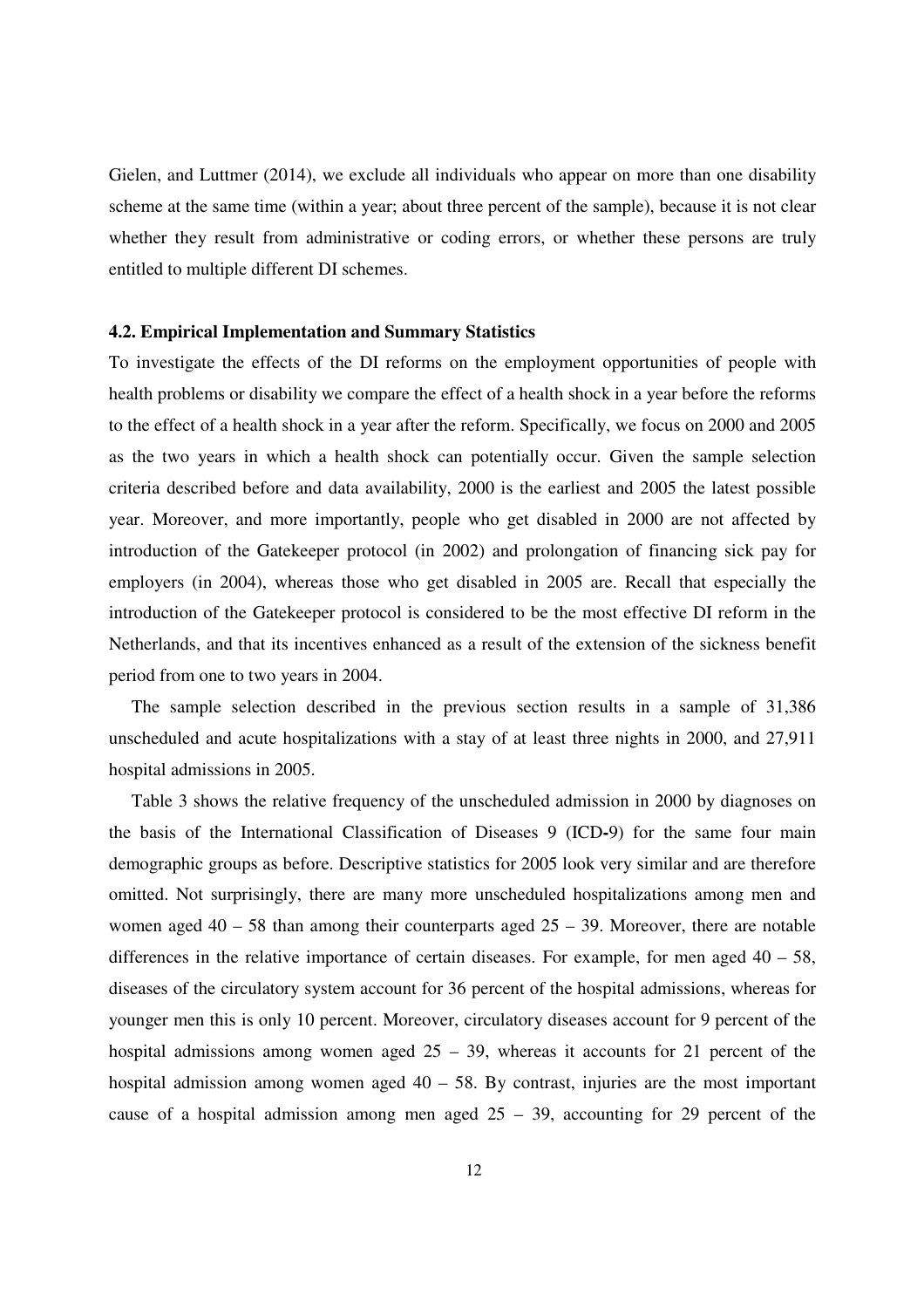admissions. Among all other groups, injuries account for only 14 percent of the admissions. These two examples illustrate that there are marked differences in the causes of hospital admission between men and women, and between age groups.

In the empirical analyses, we compare the labor market outcomes of persons who have had an unscheduled and urgent hospitalization with those who have not, for up to four years after the year of the potential health shock, and for two years in which the health shock can take place. We investigate how labor market outcomes evolve for up to 4 years. That is, since we focus on 2000 and 2005 as the years in which the health shock potentially can occur, we study outcomes in the periods 2001 – 2004 and 2006 – 2009. We are particularly interested in the difference in the "health shock – no health shock" outcomes between 2005 and 2000, and interpret this difference in the light of the major DI reforms that have taken place. To examine the effect of the DI reforms we estimate the following model

(1) 
$$
Y_{it} = \alpha_t + \beta_t S_i + \gamma_t T_i + \delta_t (S_i \cdot T_i) + \theta'_{st} X_i + \epsilon_{it},
$$
  $t = 1, 2, 3, 4,$ 

where *i* refers to the person; *t* to the number of years passed since the year of the shock;  $S_i$ indicates whether or not person  $i$  had a health shock;  $T_i$  equals 1 if the year of the health shock is 2005, and zero otherwise. *X* is a vector of covariates, including dummies for five year age groups, nationality (Native, Nonnative non-Western, Nonnative Western), household size, municipality size, province, and labor income from the year prior to the possible health shock (in quartiles). The effects of these covariates are allowed to differ both by the time passed since the possible health shock, and by whether or not a person actually had a health shock (as indicated by the subscripts *s* and *t* on  $\theta$ ). Furthermore, the subscript *t* on the other parameters indicates that we allow the effects to differ by the time passed since the health shock. Instead of estimating the model for each *t*, we pool all observations and cluster standard errors on the individual level. The parameters  $(\beta_1, \beta_2, \beta_3, \beta_4)$  give the effect of a health shock in 2000. The parameters of main interest are  $(\delta_1, \delta_2, \delta_3, \delta_4)$  which give the difference in "health shock – no health shock" outcomes between 2005 and 2000. If the reforms have been effective in reducing the extent to which ill health reduces employment opportunities and a person's earnings capacity, then we expect these parameters to have a positive sign for employment and labor income.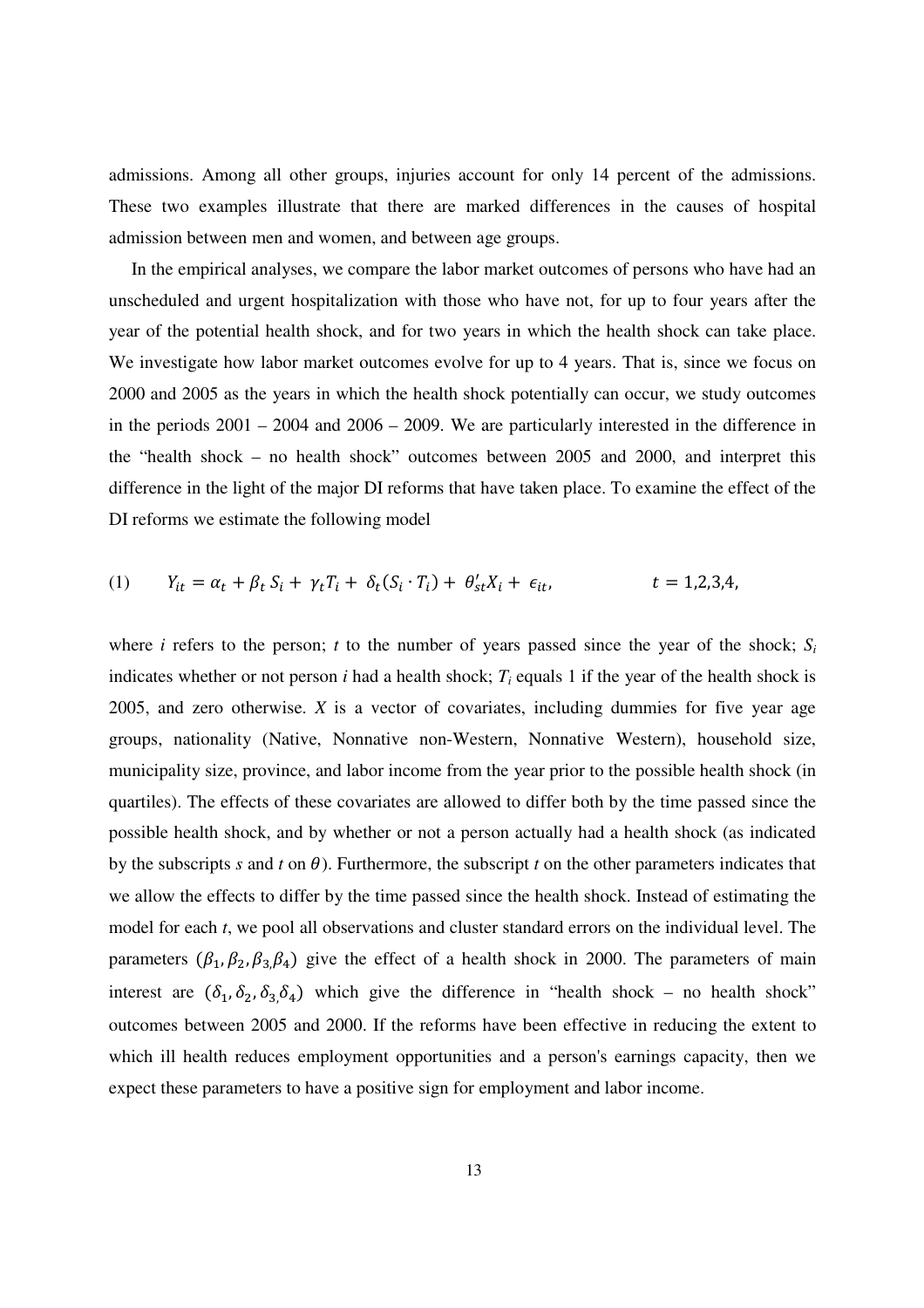The consequences of a health shock are likely to differ by age. Older people are more likely to experience a more serious deterioration of health, and have fewer incentives to invest in work resumption due to lower remaining working**-**life expectancy. Older people are thus less likely to return to work after a health shock (Charles, 2003). Effects are likely to differ by gender as well. It is therefore important to look for heterogeneity in the effects of the DI reforms by age and gender. Hence, we estimate the model separately for men aged  $25 - 39$ , men aged  $40 - 58$ , and for women in these two age groups. Our analyses are limited to those aged  $25 - 58$  since this group has strong labor force attachment.

In table 4 we show descriptive statistics for several variables by age and sex, and for both years of hospitalization. "Treatment" refers to persons who have experiences an unscheduled and acute hospitalization, whereas "control" refers to people who did not experience a hospitalization at all in the relevant year. Older people are more likely to experience a health shock and poorer people as well. This is consistent with the well-known socioeconomic gradient in health.

#### **4.3. Results**

To begin, we present results for the probability to receive DI benefits in table 5. For young men the probability to receive DI benefits is 3.5 percentage points higher in the year after a health shock, it increases to 4.6 percentage points in the next year, and then declines to 4 percentage points in the following two years. For older men, a sudden deterioration of health initially increases the probability of DI receipt by 6.2 percentage points, which increases to 7.8 percentage points in the second year, and increases further to around 8.5 percentage points in the third and fourth year. For women in both age groups, the probability to receive DI benefits is initially smaller compared to their male counterparts. However, in the third or fourth year after the health shock, the probability to receive DI benefits is higher among women. Both among men and women, the probability of DI receipt is larger for those aged  $40 - 58$  than for their younger counterparts. There exist several potential reasons for this observation. First, younger people may have stronger incentives to return to the labor force because they have fewer options to replace lost income. Second, younger people benefit for a longer time period from re**-**entry. Finally, younger people face a different and perhaps less severe health shock (see also table 3). We explore the last explanation in more detail below.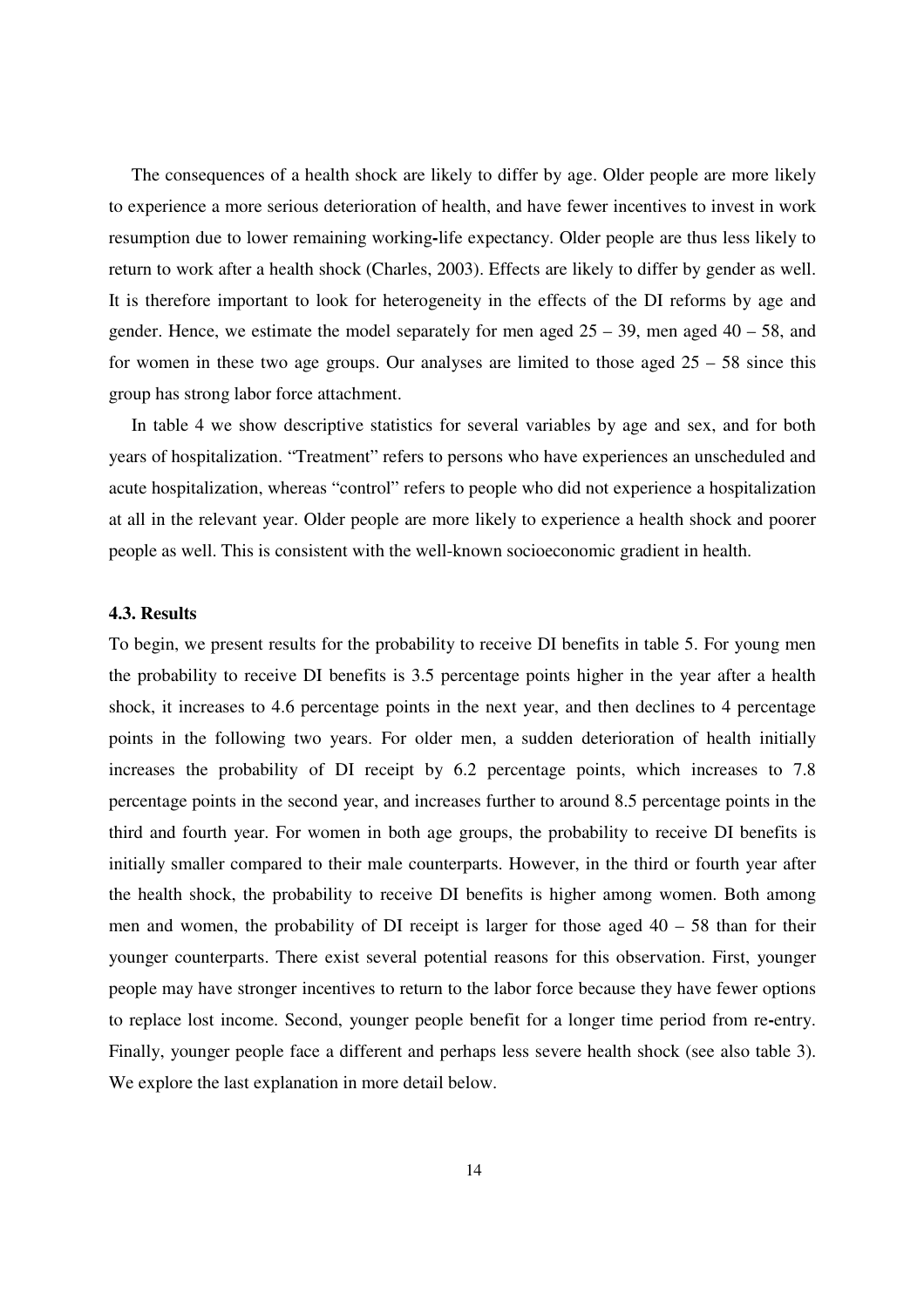The next set of estimates in table 5 show the difference of the effect of a health shock between 2005 and 2000 (the  $\delta$  coefficients of model (1)). The fact that the estimates for the first year after the shock are larger than for the remaining period is to be expected because since 2004 an ill person needs to wait two years before becoming eligible to receive DI benefits. Two years after a health shock, a man aged 25 – 39 is 3.4 percentage points less likely to receive DI benefits and this effect declines slightly in the next two years. For older men, the reduction in the probability to receive DI benefits is larger than for younger men and it also increases over time. Among women the effects are larger for those aged  $40 - 58$ . A potential explanation for the observation that the effects are larger for those aged  $40 - 58$  is that the disability reforms have been effective in reducing the use of the disability program as a substitute pathway into unemployment and early retirement. The results further indicate that for everyone it has become considerably more difficult to receive DI benefits. This should not be surprising given the substantive decline in the DI award rate, as shown in figure 1, that followed the introduction of strict sickness monitoring obligations for employers.

Since it has become more difficult to enter DI after a sudden decline in health, individuals may substitute between social assistance programs instead of resuming work. For example, Borghans et al. (2014) found that for each euro of lost DI benefits individuals collect 30 cents more from other social assistance programs. Substitution between social assistance programs reduces the welfare impact of the disability reforms. The first set of results in table 6 show that a sudden decline in health increases the probability of unemployment benefit receipt by about 1.5  $-2$  percentage points for men and women aged  $25 - 39$ . The second set of results indicates that after the disability reforms the probability to receive unemployment insurance benefits is smaller than before. This suggests that the disability reforms have not led to substitution between the disability and unemployment programs. Table 7 shows similar results for the probability to receive welfare benefits: a health shock does not affect the probability of welfare receipt and this has not changed after the disability reforms.

The results so far indicate that after the DI reforms it has become more difficult to enter the disability program. Furthermore, individuals did not substitute to the unemployment or welfare program. However, a remaining concern may be that the reforms have led to an increase of false rejections (in an attempt to reduce false admissions) and have not led to improved employment opportunities for disabled workers. To investigate this, we examine how the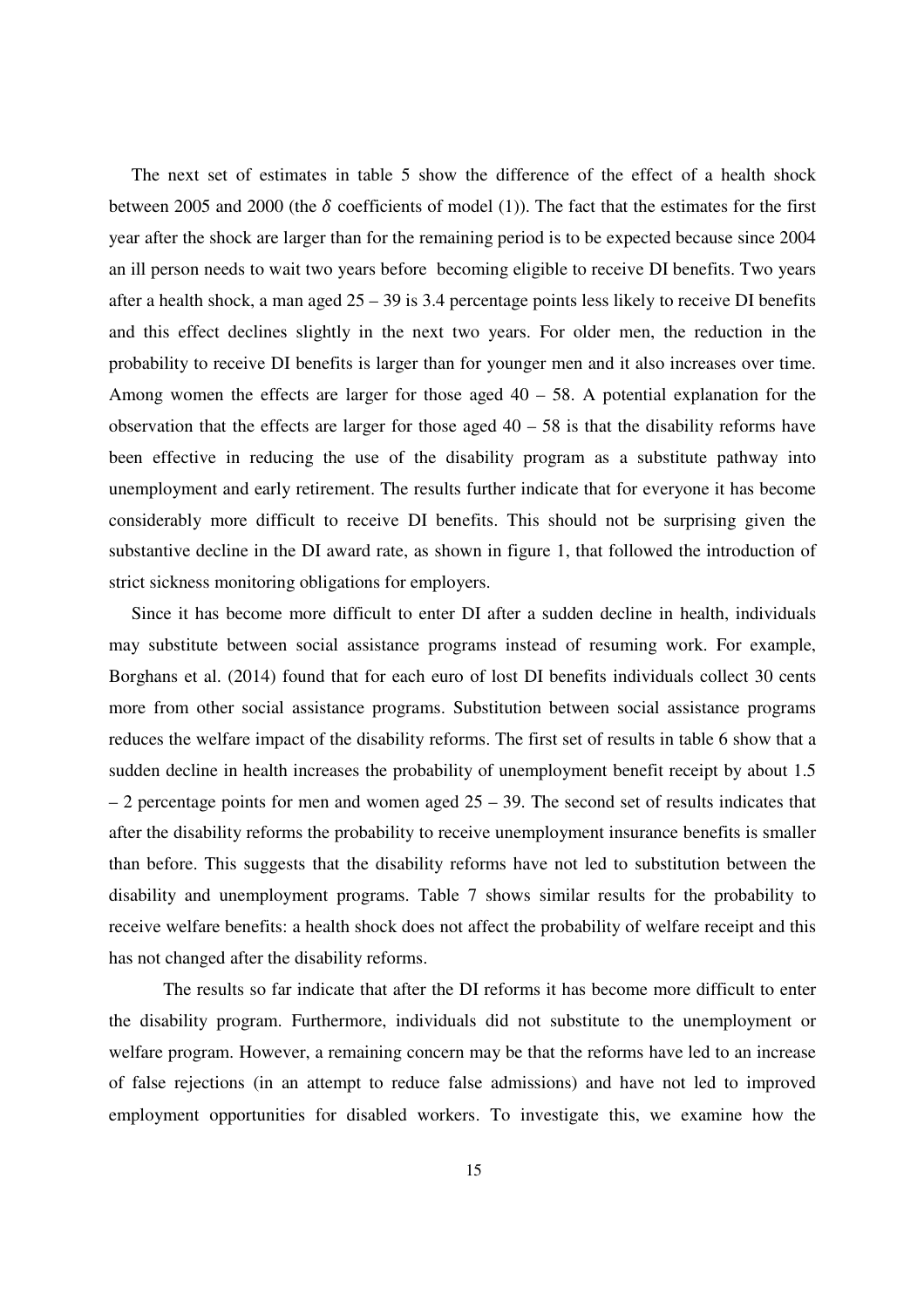probability to be employed after a health shock has changed after the DI reforms. In table 8 we show the employment effects of an unscheduled and urgent hospital admission in 2000 (i.e., the  $\beta$  coefficients of model (1)), as well as the effect of an unscheduled and urgent hospitalization in 2005 compared to 2000 (i.e., the  $\delta$  coefficients of model (1)). The effect of a health shock in 2000 is already substantial in the year following the health shock in all four demographic groups; it reduces employment by almost 4 percentage points for men in both age groups, by 3.6 percentage point for women aged  $25 - 39$  and by 3 percentage points for women aged  $40 - 58$ . In the remaining years after the unscheduled hospital admission the probability to work reduces further for all four age/sex groups. Younger men (women) are significantly less likely than older men (women) to suffer from a circulatory disease or to get cancer, illnesses that may lead to a longer (or permanent) withdrawal from the labor force. Thus, the nature of the health shock may explain why the employment effects are smaller for younger men and women. An alternative explanation is that younger people have fewer options to replace income. Yet another explanation is that younger people have more to gain from re-entering the labor force.

The next set of estimates in table 8 show how the effect of a health shock on employment differs in 2005 compared to 2000. For all four groups, the relative employment probability has improved by 2–4 percentage points. In part this can be explained by the fact that after 2004 the employer is responsible for the first two years of sick pay, and by the fact that in our data workers who receive sickness benefits are classified as employed. A consequence of the DI reforms may have been that after the onset of a severe health problem workers initially remain employed, but eventually become unemployed due to further deterioration of their health (possibly as a result of continued employment). In light of this, it is important to note that our results show that the improvement in the relative employment probability persists, also after two years. This suggests that the DI reforms have not been at the costs of the well**-**being of workers with health problems, and thus have been successful in targeting the program to those having substantial health problems.

The effects of an unscheduled and acute hospital admission on earnings are shown in table 9. Similar to García**-**Gómez et al. (2013) we find that income from labor is reduced, although not for men aged  $40 - 58$ . Men aged  $25 - 39$  experience a substantial loss of labor income; initially around 3500 euros, and further declining to a loss of 4400 euros in the fourth year. Similar effects, although smaller in magnitude are found for women aged  $25 - 39$  and  $40 - 58$ . By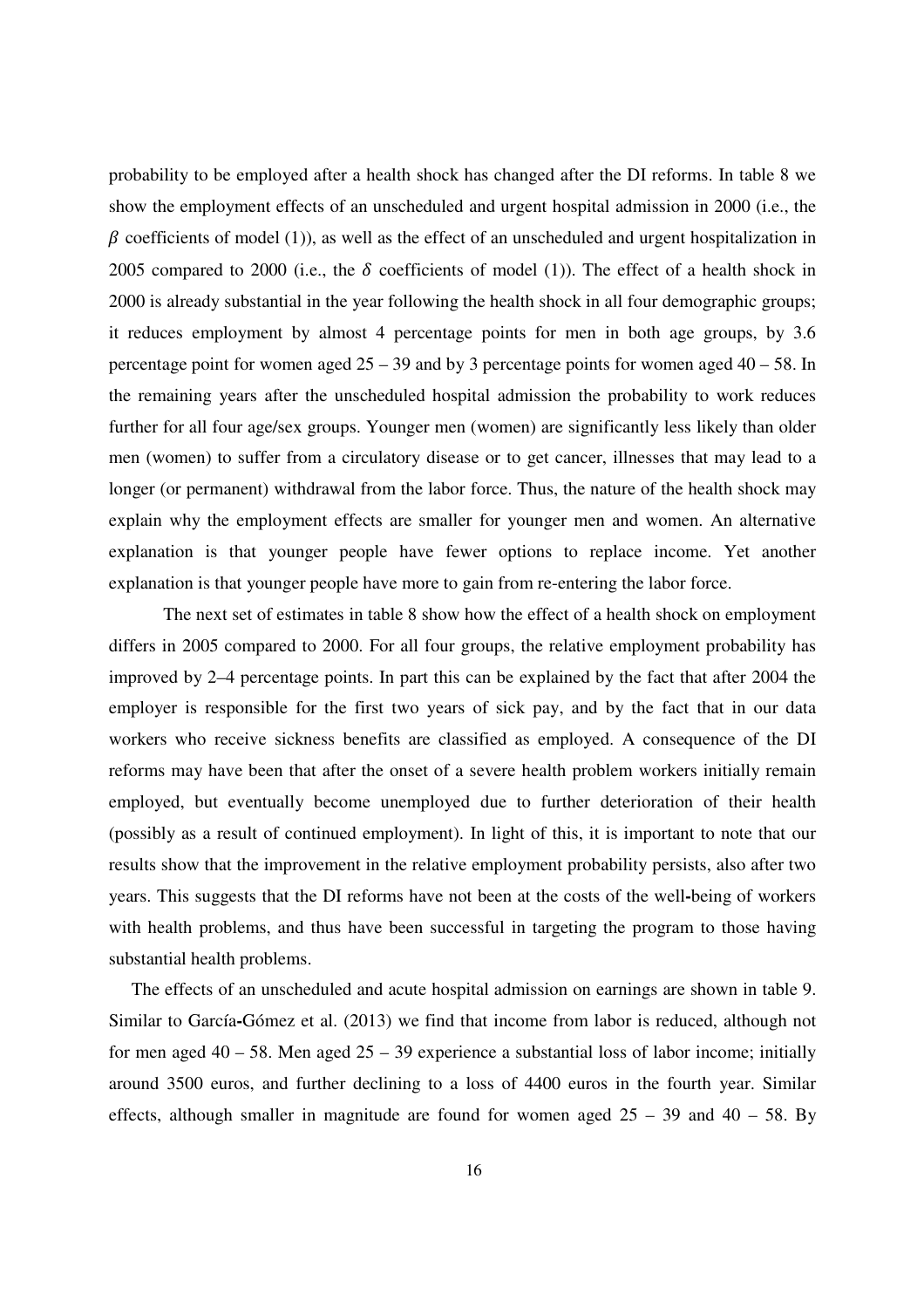contrast, for men aged  $40 - 58$  there is no clear indication that their labor income is reduced after a hospitalization. While we found that employment opportunities and the probability to remain in the same job improved after the DI reforms, there is no clear evidence that this also happened for labor income, with the exception of women aged  $40 - 58$ . For them there seems to have been a positive, and economically meaningful, effect (compared to the reduction in earnings after a health shock).

The results so far can be summarized as follows. A worker who experiences an unscheduled and acute hospital admission after the DI reforms is less likely to enter disability insurance, is more likely to stay employed, but still experiences a decrease in labor income. A possible explanation for these results is that the DI reforms have been effective in reducing the extent to which ill health reduces employment opportunities. However, there is scope for improvement regarding a person's earnings capacity.

#### *Do effects differ by type of health shock?*

Next, we further examine the role of the nature of the health shock. In his analysis of the effects of changes in health status on health insurance coverage and labor market outcomes, McClellan (1998) makes an interesting distinction between (i) major health events, (ii) chronic illnesses, and (iii) accidents. Major health events – such as cancer, heart attack, or stroke – have a substantial immediate effect and imply long-term functional limitations. Chronic illnesses – such as diabetes, lung disease, arthritis, or heart failure – generally only moderately limit current functioning, but may result in more severe impairments due to progression of the disease. Finally, accidents have substantial immediate effects on functioning, but are less likely to result in severe long-term impairments.

Among the young men and women who experience a health shock, around 5 percent has a major health shock, 25 percent is due to a chronic illness, and the remaining 70 percent are due to accidents. Among men aged  $40 - 58$  who are hospitalized, 20 is due to a major health event, 30 percent due to a chronic illness, and 50 percent due to an accident. Among women aged 40 – 58 the distribution is significantly different, with only 10 percent of the hospitalizations due to a major health event, 30 percent due to a chronic illness, and 60 percent due to accidents. Major health events are thus considerably more important among men aged  $25 - 39$  compared to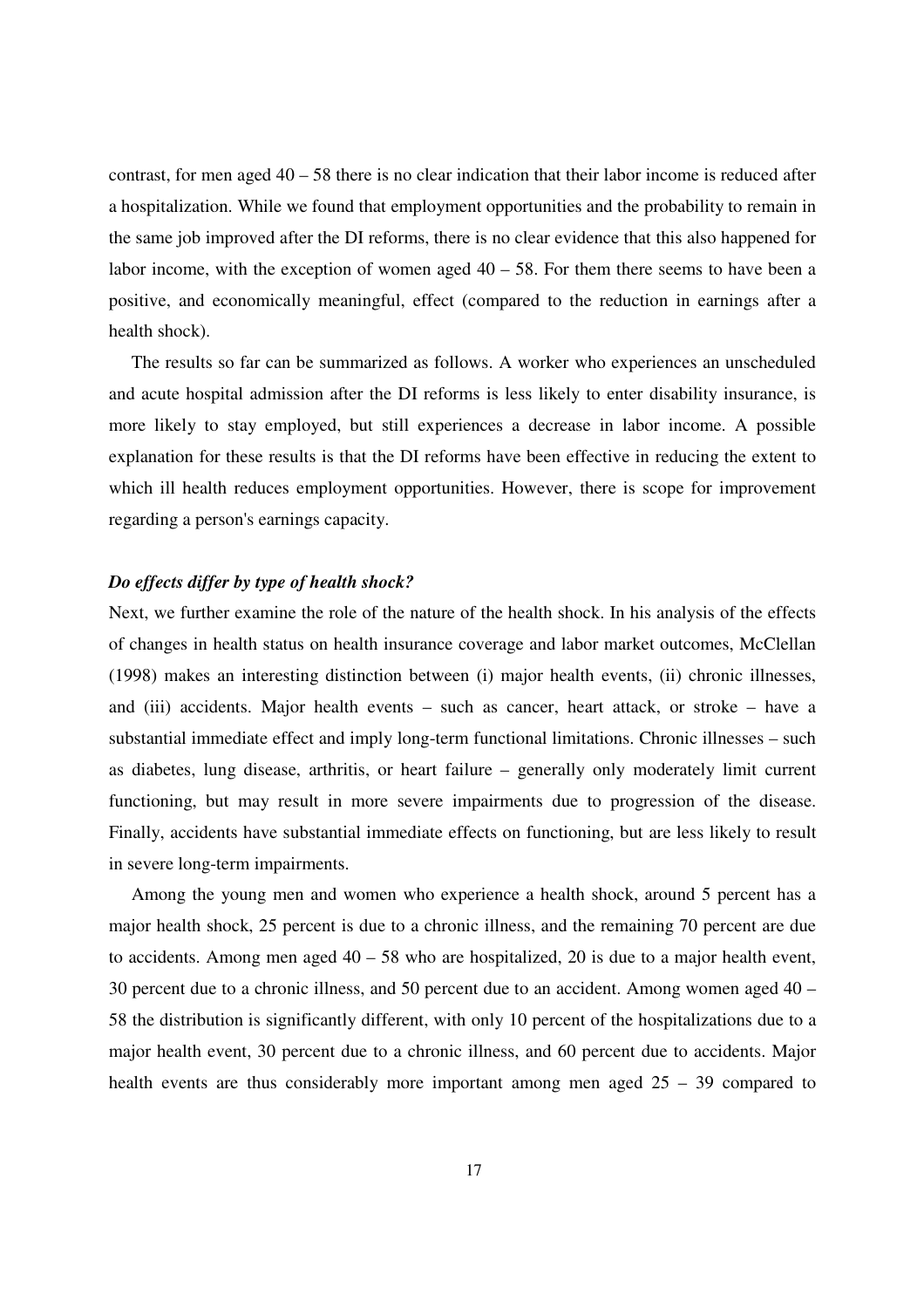women in that age category. Major health events are also much more important among older men and women relative to their younger counterparts. The distribution is very similar for both years.

A major heath event has a much more negative impact on the probability to remain employed for young men and women, compared to the other two categories. For example, for men aged 25 – 39, a major health shock lowers the probability to be employed initially by 9 percentage points and by 20 percentage points in the fourth year. The onset of a chronic illness results in a 3 to 6 percentage points lower employment probability in the four-year follow-up period, but these effects are not all precisely measured. For older men, a major health event lowers the employment probability by a similar magnitude as that for younger men. By contrast to younger men, for men aged  $40 - 58$ , the onset of a chronic illness and an accident are also important reason for labor market withdrawal. The onset of a chronic illness results in a 6 – 13 percentage points decrease in the probability to be employed. An accident lowers it by 5 percentage points in the fourth year. For older men these effects are also statistically significant.

Table 10 only reports the  $\delta$  coefficients from model (1), where  $S_i$  now is a vector of binary variables indicating whether a person had a major health event, experienced the onset of a chronic illness, or had an accident. For young men and women, the largest improvement in absolute sense is made among those workers who experience a major health event, although the improvement is imprecisely measured among women. That the largest improvement takes place among those experiencing a major health event is not surprising, because it has by far the biggest effect on the employment probability. For men aged  $40 - 58$ , there is little improvement in the employment probability after a major health event.

After the DI reforms, the onset of a chronic illness does no longer result in labor market withdrawal as often as often as before. The improvement mostly offsets the relatively small negative effect of a chronic illness that existed prior to the reforms. For older men, the onset of a chronic illness remains having a negative effect on the employment probability, but it is substantially less frequently a reason for labor market withdrawal after the DI reforms. In fact, the results suggest that most of the improvement in employment opportunities among people who have experienced an unscheduled and acute hospitalization is achieved among those who experience the onset of a chronic illness. This seems intuitively plausible because a major health event leads to an immediate and substantial reduction in functional limitations, whereas the onset of a chronic illness only leads to a moderate decline. This in turn suggests that the DI reforms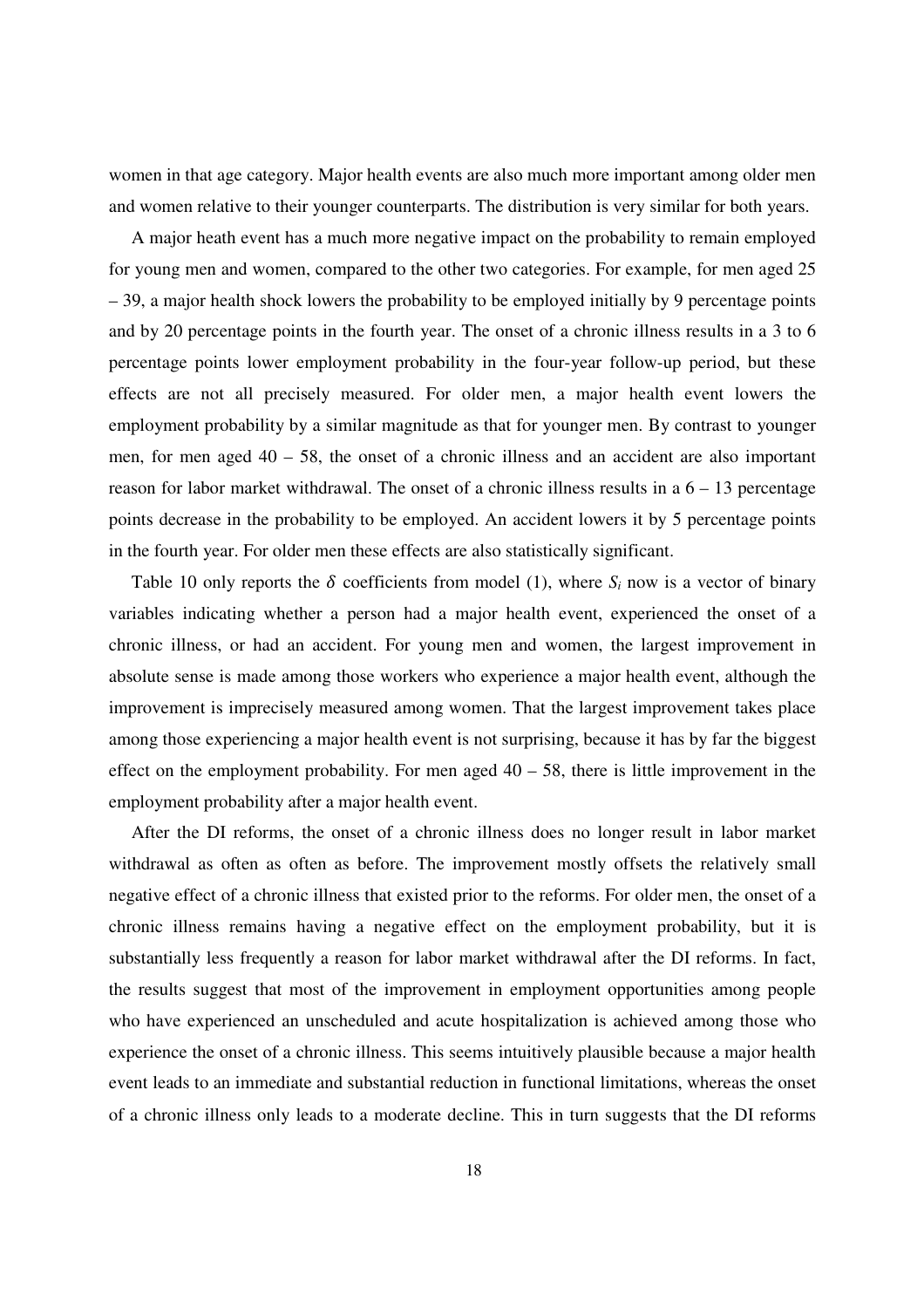have improved the "targeting efficiency" of the program: more than before the reforms DI receipt is restricted to those who have substantial health problems.

#### *Sensitivity Analysis*

A key assumption underlying our analysis is that the business cycle does not affect the labor market recovery of individuals who experience a health shock. To test whether the business cycle affects our result, we estimate a model that includes the unemployment rate at the province level (province dummies are no longer included). Specifically, we estimate the following model:

(2) 
$$
Y_{it} = \alpha_t + \beta_t S_i + \gamma_t T_i + \delta_t (S_i \cdot T_i) + \theta'_{st} X_i + \rho_t U_i + \varphi_t (S_i \cdot U_i) + \epsilon_{it}, \quad t = 1,2,3,4,
$$

where  $U_i$  is the unemployment rate in the province in which individual *i* is living in the year of the health shock. If the business cycle does not affect the labor market recovery of individuals who experience a health shock, then we expect the  $\delta$  coefficients, our parameters of main interest, to be similar in specifications model (1) and model (2). Table 11 reports the estimated  $\delta$ coefficients for the probability to receive DI benefits and for the probability to be employed. It is reassuring that the effects on the probability to receive DI benefits remain similar across specifications (cf. table 5). For the probability to be employed the estimates differ between both specifications, in particular for men and women aged  $25 - 39$ . For men aged  $25 - 39$ , the coefficients become small and insignificant. For women aged  $25 - 39$ , the coefficients remain substantial but also become insignificant. For men and women aged  $40 - 58$ , the coefficients remain more similar and significant. This suggests that the disability reforms have been mainly beneficial for older workers.

Selective mortality could bias our results since individuals experiencing an acute hospitalization are more likely to die within the observation period than individuals who are not hospitalized. To examine whether this is a problem, we have repeated the analysis using only individuals who remain alive throughout the whole four year follow**-**up period. The estimates obtained from this restricted sample are very similar to those generated by the full sample (results are available upon request).

Our estimates of the effects of a health shock on labor market outcomes may be biased due to the omission of individual characteristics – such as health, job characteristics, and education –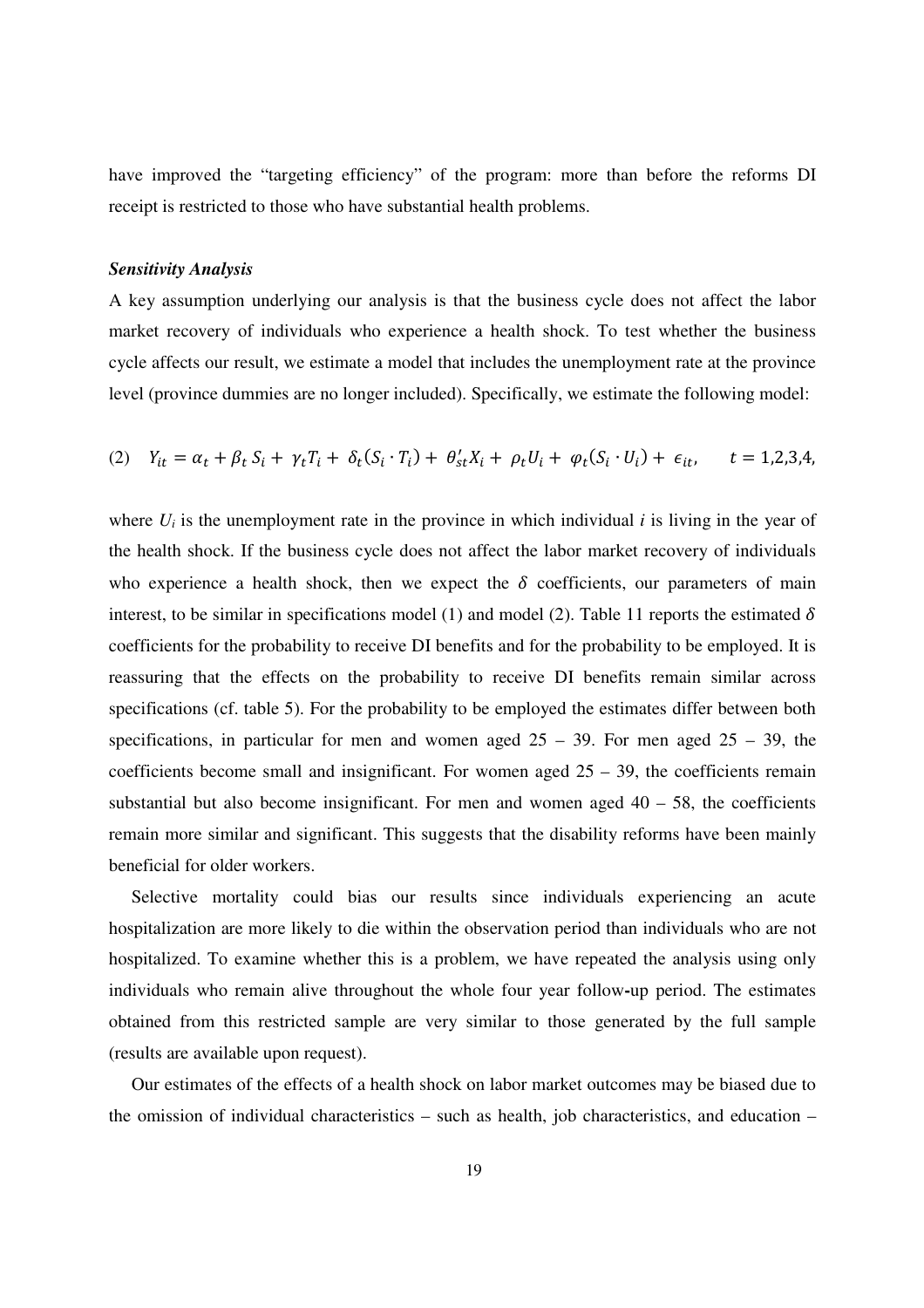that are potentially correlated with both the propensity to be hospitalized and labor market outcomes. To identify the effects of a health shock we closely follow García**-**Gómez et al. (2013). These authors have also investigated whether their analysis has been compromised by the omission of individual characteristics. Using a Dutch household survey which provides detailed information on health, health behaviors, and socio-economic characteristics, García**-**Gómez et al. (2013) conclude that there is no reason to be concerned that the exclusion of certain characteristics compromises their estimation strategy. Moreover, even if the omission of certain characteristics does bias the estimates of the effect of a health shock, our parameters of main interest, the difference between the effects of a health shock in 2000 and 2005, would not be compromised as long as the bias remains constant over time.

#### **5. Discussion**

In this paper we examine whether the DI reforms in the Netherlands have had the unintended consequence of lowering employment and deterring the hiring of workers with health problems or disabilities. An important component of the reforms was to make employers responsible for paying sickness benefits, and to strengthen their sickness monitoring obligations. While these employer incentives stimulate preventive and reintegration activities, employers are also confronted with substantial costs when an employee gets sick which may make them reluctant to hire workers whose medical history put them at risk for becoming disabled. If the latter effect dominates, the Dutch DI reforms may have had the unintended consequence of lowering employment opportunities of workers with health problems or disability.

The descriptive analysis based on the Dutch Labor Force Survey suggests that the employment opportunities of disabled men and women have worsened relative to nondisabled men and women. This analysis, however, relies on a subjective health measure, which may itself be endogenous if people are less (or more) inclined to report a health problem or disability in response to the reforms. To circumvent this problem, we use rich administrative data that allow us to utilize exogenous variation in health. The analysis based on these rich administrative data clearly show that the labor market position of workers who experience an exogenous shock to their health has improved: they are less likely to receive disability insurance benefits and they are more likely to remain employed.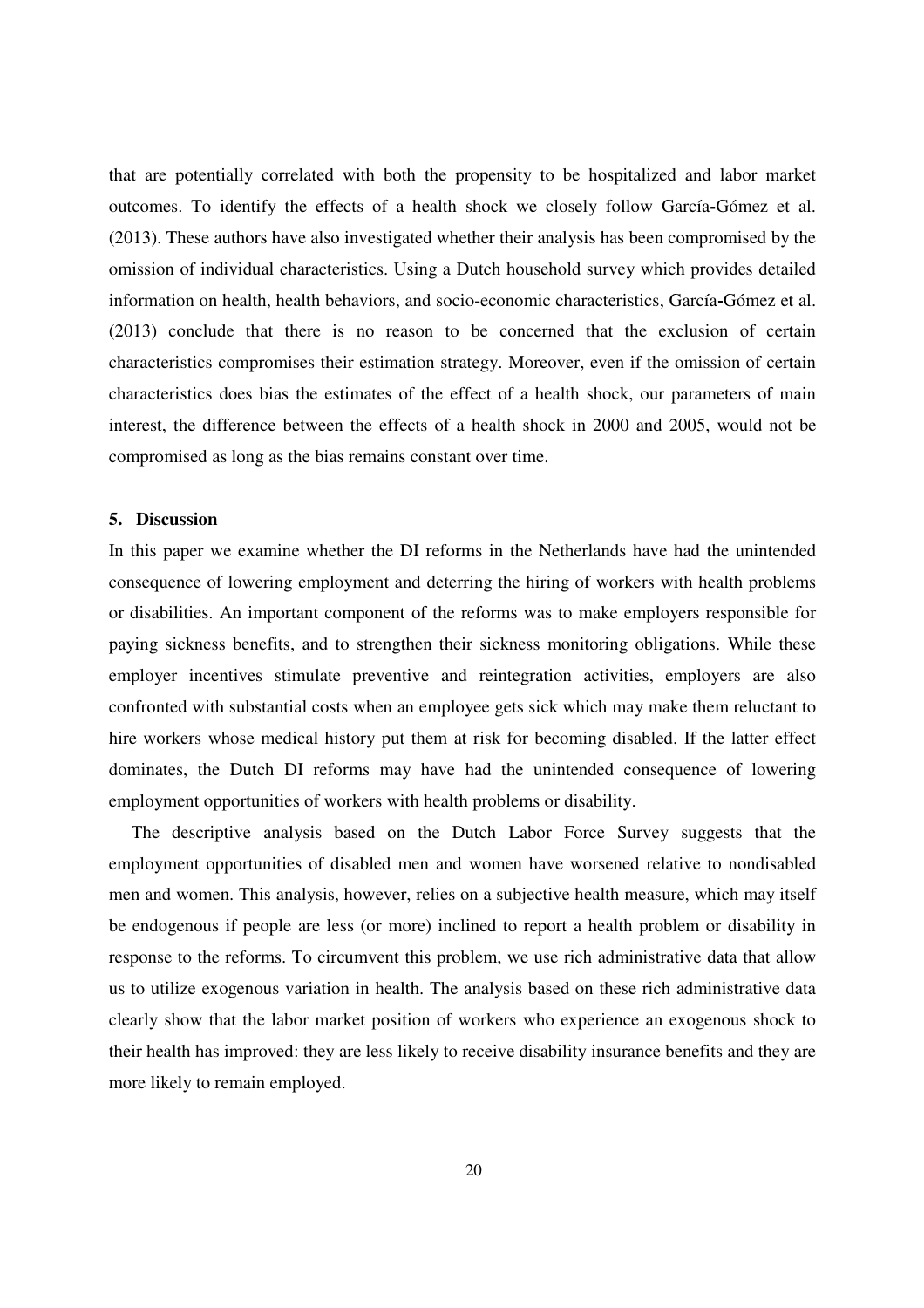On the basis of our analysis, we conclude that the DI reforms implemented by the Dutch government have substantially improved work resumption among employees, but may have inadvertently reduced the hiring opportunities of people with health problems or a disability. The latter part of the conclusion is further strengthened by other descriptive evidence presented in Koning and Lindeboom (2015). In the Netherlands, the most straightforward way for Dutch firms to circumvent experience**-**rating incentives is to hire workers on temporary contracts. In case a worker on a temporary contract becomes ill, costs are not assigned to individual employers but to a collective fund. Koning and Lindeboom (2015) do not offer causal evidence on the effect of enhanced employer incentives, but do show that the share of DI benefits awarded to workers with a temporary contract increased from 42 percent in 2007 to 55 percent in 2011. They argue that this increase cannot be fully explained by the (much smaller) increase in the share of workers with temporary contracts. This also suggests that "vulnerable groups with bad health conditions have sorted into flexible jobs."

The rapid growth of the DI program faced in many countries poses significant financial risks to those programs (e.g., the projected depletion of the U.S. SSDI Trust Fund in 2016) as well as the entire Social Security program more broadly. Proposals on how to reform the U.S. disability program, such as Autor and Duggan (2010) and Burkhauser and Daly (2011), suggest to increase the incentives faced by firms (among other changes). Our paper shows that enhancing employer incentives might indeed be a fruitful way to a more sustainable growth path of DI programs.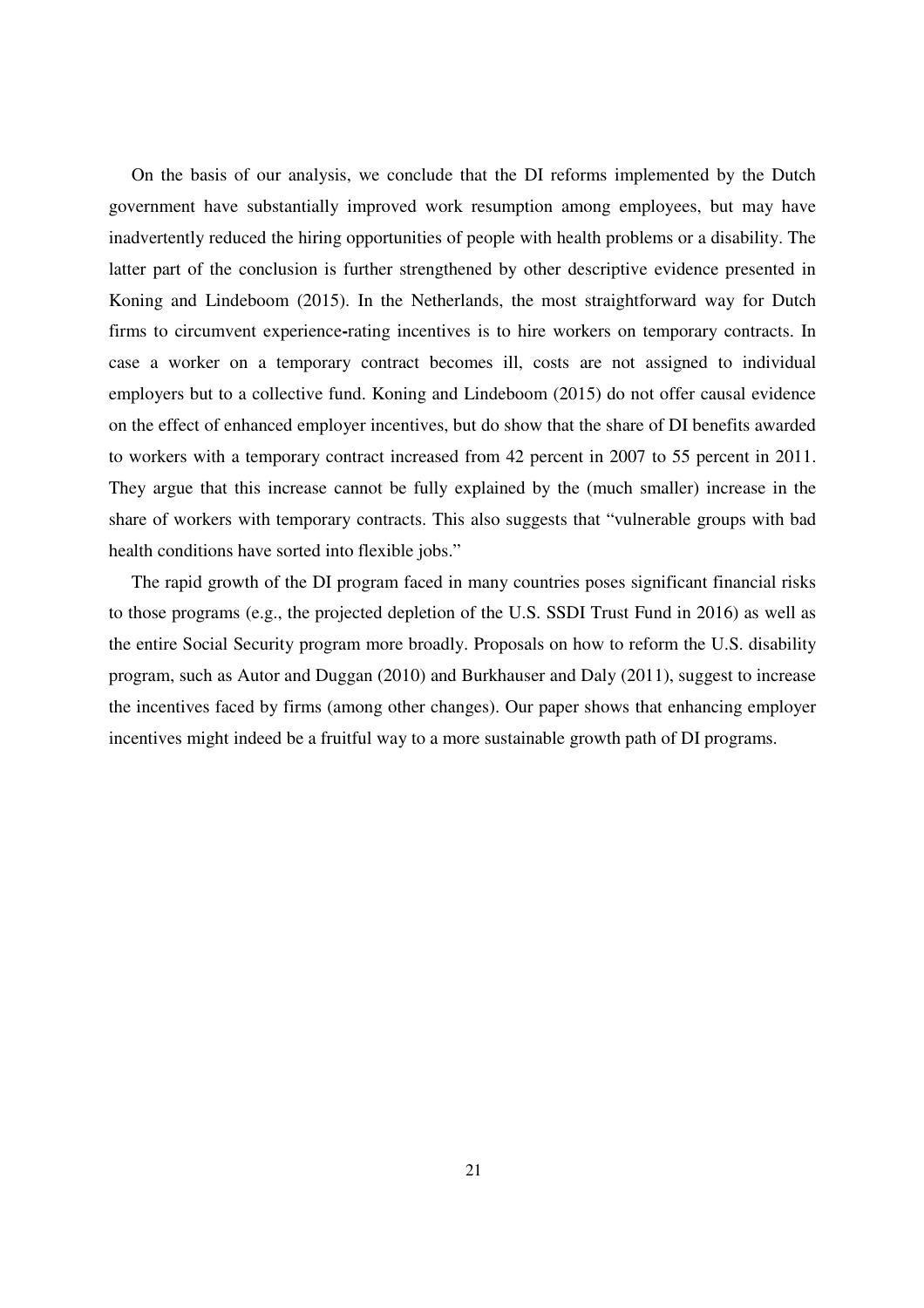#### **References**

Acemoglu, D., & Angrist, J. D. (2001). Consequences of Employment Protection? The Case of The Americans with Disabilities Act. *Journal of Political Economy*, 109, 915–957.

Autor, D. H. (2011). *The Unsustainable Rise of the Disability Rolls in the United States: Causes, Consequences, and Policy Options* (Working Paper). Boston, MA: MIT.

Autor, D. H., & Duggan, M. G. (2006). The Growth in the Social Security Disability Rolls: A Fiscal Crisis Unfolding. *Journal of Economic Perspectives*, 20, 71–96.

Autor, D. H., & Duggan, M. G. (2010). *Supported Work: A Proposal for Modernizing the U.S. Disability Insurance System* (Report). Washington, D.C.: The Center for American Progress and The Hamilton Project.

Banks, J., Kapteyn, A., Smith, J. P., & Van Soest, A. (2008). Work Disability is a Pain in the \*\*\*\*, Especially in England, The Netherlands, and the United States. In D. Cutler & D. A. Wise (Eds.), *Health in Older Ages: The Causes and Consequences of Declining Disability Among the Elderly* (pp. 251–294). Chicago, IL: The University of Chicago Press.

Beegle, K., & Stock, W. A. (2003). The Labor Market Effects of Disability Discrimination Laws. *Journal of Human Resources*, 38, 806–859.

Bell, D., & Heitmueller, A. (2009). The Disability Discrimination Act in the U.K.: Helping or Hindering Employment Among the Disabled? *Journal of Health Economics*, 28, 465–480.

Borghans, L., Gielen, A. C., & Luttmer, E. F. (2014). Social Support Substitution and the Earnings Rebound: Evidence from a Regression Discontinuity in Disability Insurance Reform. *American Economic Journal: Economic Policy*, 6, 34-70.

Bound, J. (1991). Self-Reported versus Objective Measures of Health in Retirement Models. *Journal of Human Resources*, 26, 106–138.

Burkhauser, R. V., & Daly, M. C. (2011). *The Declining Work and Welfare of People with Disabilities: What Went Wrong and a Strategy for Change* (Report). Washington, D.C.: American Enterprise Institute.

Burkhauser, R. V., Daly, M. C., & De Jong, P. (2008). *Curing the Dutch Disease: Lessons of the United States Disability Policy* (Working Paper No. 2008–188). Ann Arbor: MI: Michigan Retirement Research Center.

Charles, K. K. (2003). The Longitudinal Structure of Earnings Losses Among Work**-**Limited Disabled Workers. *Journal of Human Resources*, 38, 618–646.

De Jong, P., Lindeboom, M., & Van der Klaauw, B. (2011). Screening Disability Insurance Applications. *Journal of the European Economic Association*, 9, 106–129.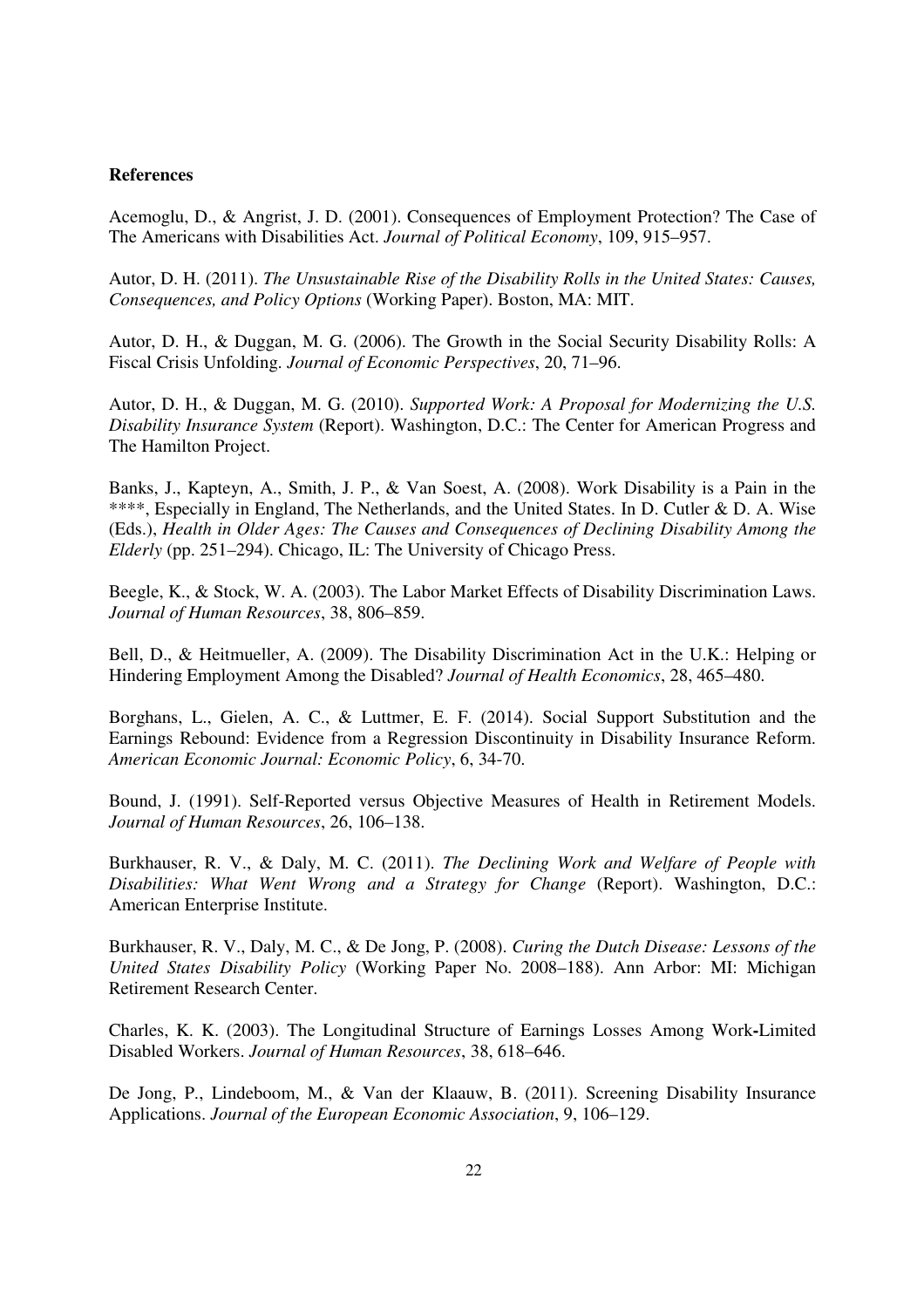DeLeire, T. (2000). The Wage and Employment Effects of the Americans with Disabilities Act. *Journal of Human Resources*, 35, 693–715.

García**-**Gómez, P., Van Kippersluis, H., O'Donnell, O., & Van Doorslaer, E. (2013). Long-Term and Spillover Effects of Health Shocks on Employment and Income. *Journal of Human Resources*, 48, 873–909.

Koning, P., & Lindeboom, M. (2015). The Rise and Fall of Disability Insurance Enrollment in the Netherlands. *Journal of Economic Perspectives*, 29, 151–172.

Kreider, B. (1999). Latent Work Disability and Reporting Bias. *Journal of Human Resources*, 34, 734–769.

Kruse, D., & Schur, L. (2003). Employment of People with Disabilities Following the ADA. *Industrial Relations*, 42, 31–66.

Lalive, R., Zweimüller, J., & Wuellrich, J.P. (2013). Do Financial Incentives Affect Firms' Demand For Disabled Workers? *Journal of the European Economics Association*, 11, 25–58.

McClellan, M. (1998). Health Events, Health Insurance, and Labor Supply: Evidence from the Health and Retirement Study. In D.A. Wise (Ed.), *Frontiers in the Economics of Aging* (pp. 301– 350). Chicago, IL: The University of Chicago Press.

OECD. (1992). *Employment Policies for People with Disabilities*. Paris, France: OECD Publishing.

OECD. (2003). *Transforming Disability into Ability: Policies to Promote Work and Income Security for Disabled People*. Paris, France: OECD Publishing.

OECD. (2010). *Sickness, Disability and Work: Breaking the Barriers*. Paris, France: OECD Publishing.

Parsons, D. (1991). Self**-**Screening in Targeted Public Transfer Programs. *Journal of Political Economy*, 99, 859–876.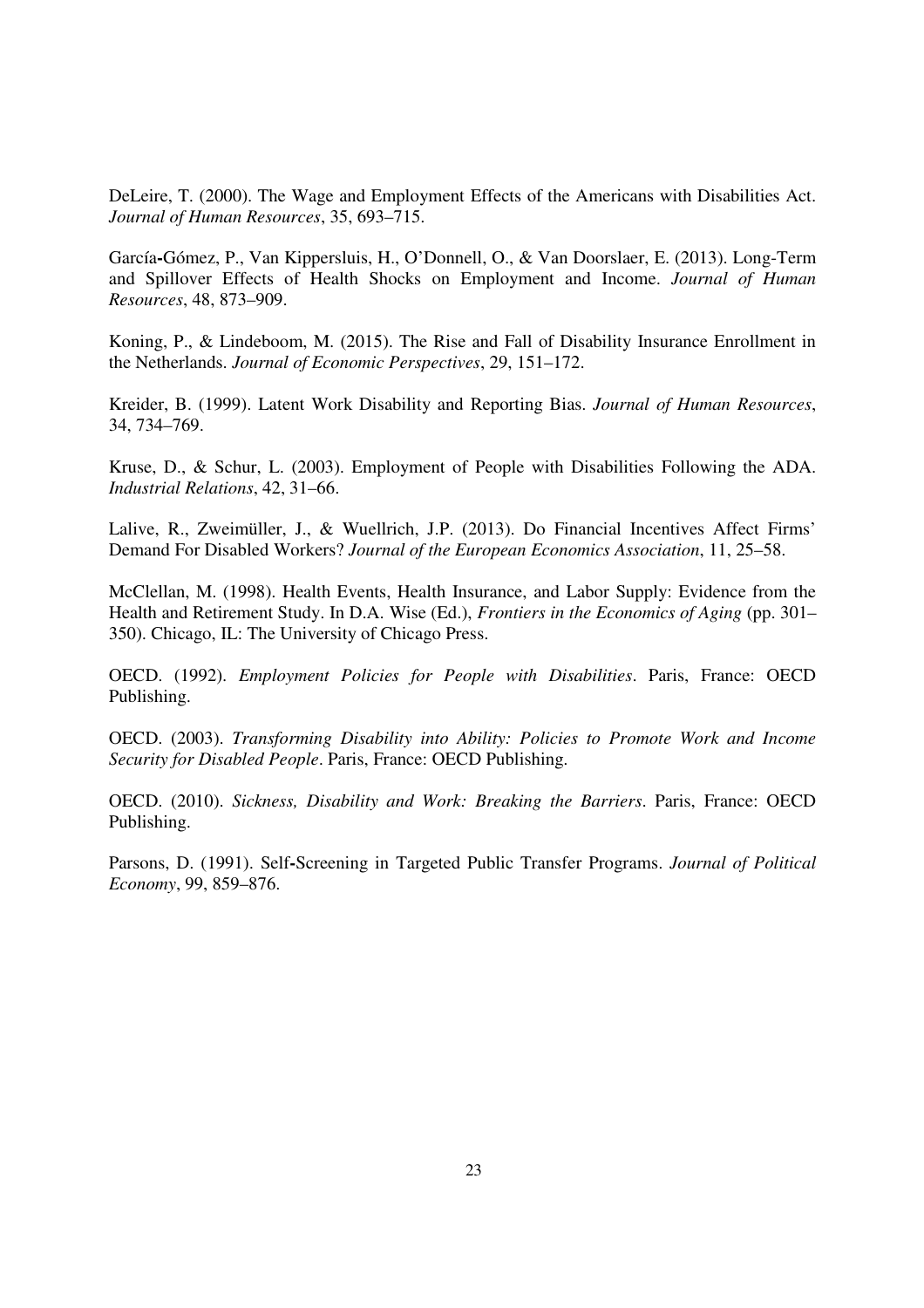#### **Figures**

Figure 1: Disability Insurance Recipiency and Award Rates per Adult Ages 20-65



*Source*: Author's calculations from the data of Statistics Netherlands (publicly available through statline.cbs.nl)

Figure 2: Probability to have an (chronic) illness (left panel) or a work disability (right panel)

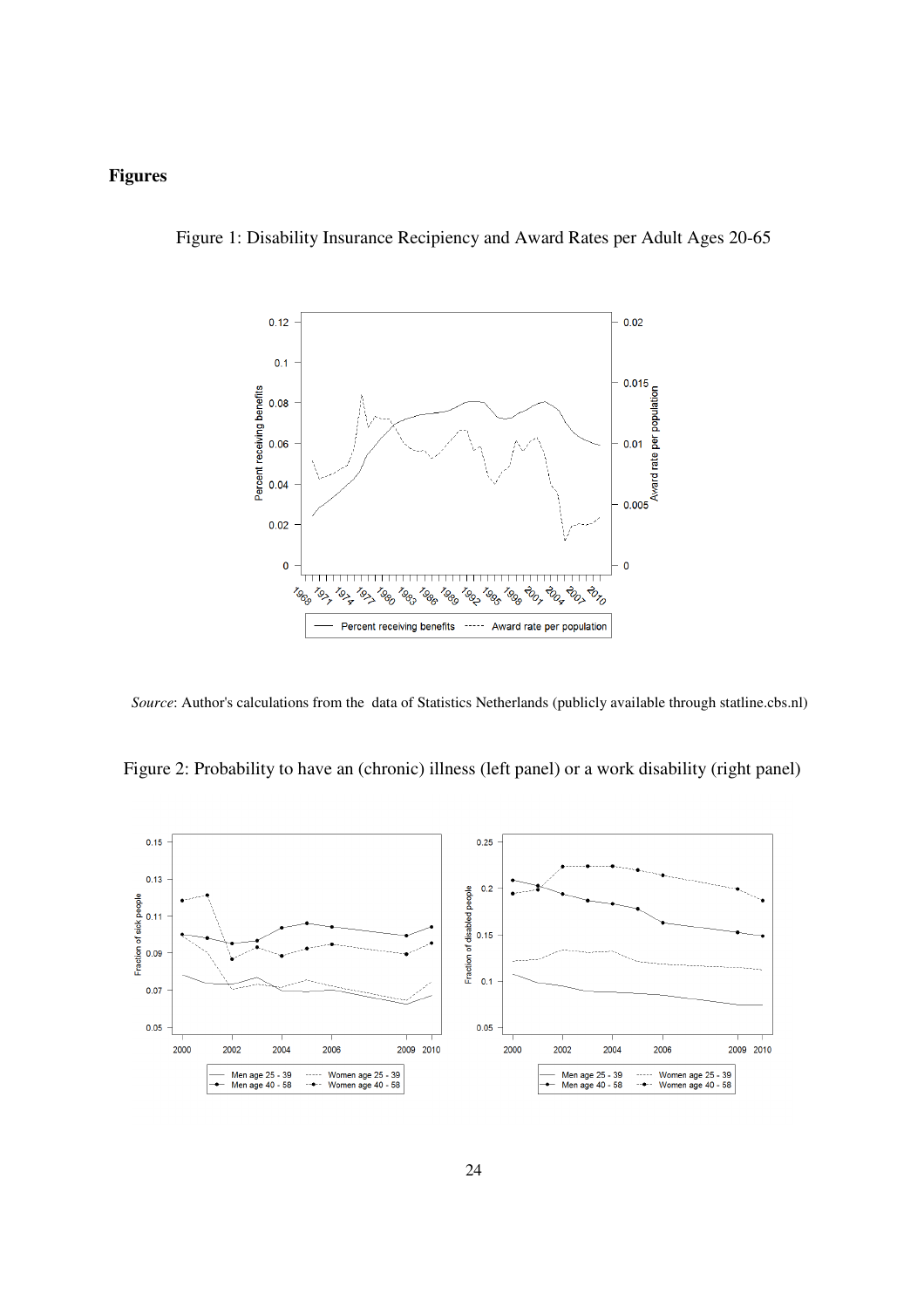

Figure 3: Employment probability for men age 25-39 (upper left panel), men age 40-58 (upper right panel), women age 25-39 (lower left panel), and women age 40-59 (lower right panel)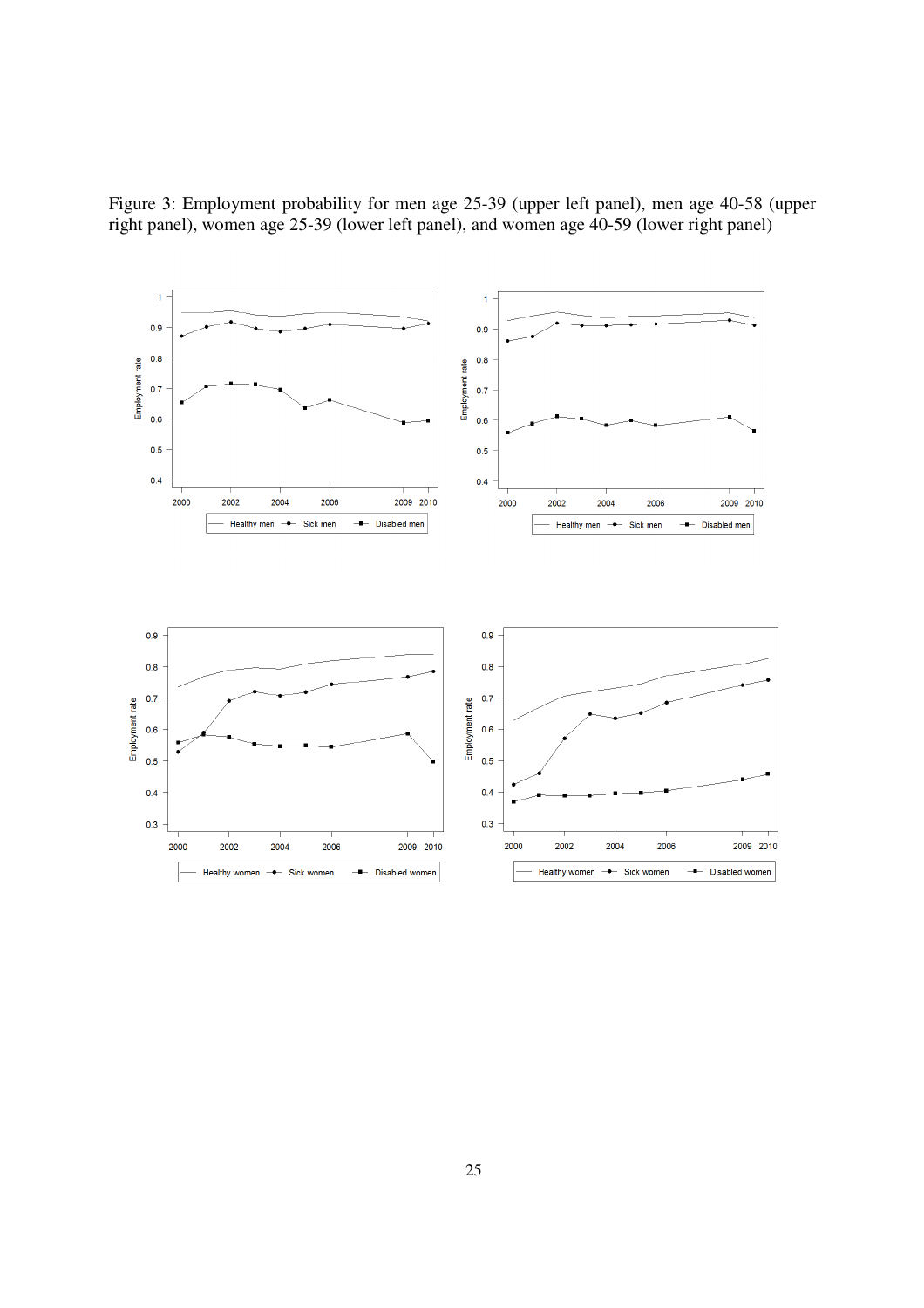### **Tables**

|              | 2000<br>2004     |       |          | 2009    |                    |          |         |       |          |
|--------------|------------------|-------|----------|---------|--------------------|----------|---------|-------|----------|
|              | Healthy          | Sick  | Disabled | Healthy | Sick               | Disabled | Healthy | Sick  | Disabled |
|              | Men aged 25 - 39 |       |          |         |                    |          |         |       |          |
| Age          | 32.26            | 32.84 | 33.17    | 32.50   | 32.90              | 33.46    | 31.98   | 32.44 | 32.39    |
| Dutch        | 0.95             | 0.94  | 0.94     | 0.95    | 0.96               | 0.95     | 0.95    | 0.98  | 0.94     |
| Edu low      | 0.27             | 0.35  | 0.48     | 0.20    | 0.23               | 0.36     | 0.20    | 0.24  | 0.41     |
| Edu mid      | 0.44             | 0.44  | 0.38     | 0.45    | 0.48               | 0.45     | 0.42    | 0.47  | 0.45     |
| Edu high     | 0.28             | 0.20  | 0.13     | 0.34    | 0.28               | 0.17     | 0.38    | 0.28  | 0.14     |
| Employed     | 0.95             | 0.87  | 0.65     | 0.94    | 0.89               | 0.70     | 0.94    | 0.90  | 0.59     |
| Observations | 6,657            | 641   | 879      | 10,035  | 832                | 1,050    | 5,066   | 367   | 437      |
|              |                  |       |          |         | Men aged 40 - 58   |          |         |       |          |
| Age          | 47.70            | 48.42 | 49.27    | 47.88   | 48.83              | 49.68    | 48.13   | 49.00 | 49.58    |
| Dutch        | 0.97             | 0.97  | 0.96     | 0.98    | 0.98               | 0.97     | 0.98    | 0.96  | 0.96     |
| Edu low      | 0.28             | 0.35  | 0.51     | 0.25    | 0.29               | 0.41     | 0.23    | 0.28  | 0.40     |
| Edu mid      | 0.41             | 0.43  | 0.34     | 0.39    | 0.41               | 0.39     | 0.40    | 0.39  | 0.41     |
| Edu high     | 0.30             | 0.23  | 0.14     | 0.35    | 0.29               | 0.19     | 0.37    | 0.32  | 0.18     |
| Employed     | 0.93             | 0.86  | 0.56     | 0.94    | 0.91               | 0.58     | 0.95    | 0.93  | 0.61     |
| Observations | 6,440            | 933   | 1,945    | 10,772  | 1,565              | 2,767    | 6,590   | 875   | 1,342    |
|              |                  |       |          |         | Women aged 25 - 39 |          |         |       |          |
| Age          | 32.37            | 32.57 | 32.50    | 32.49   | 32.69              | 32.89    | 32.31   | 33.07 | 32.75    |
| Dutch        | 0.94             | 0.95  | 0.94     | 0.95    | 0.94               | 0.95     | 0.92    | 0.94  | 0.94     |
| Edu low      | 0.27             | 0.38  | 0.38     | 0.19    | 0.24               | 0.31     | 0.16    | 0.22  | 0.31     |
| Edu mid      | 0.48             | 0.47  | 0.47     | 0.47    | 0.46               | 0.47     | 0.43    | 0.48  | 0.44     |
| Edu high     | 0.25             | 0.15  | 0.15     | 0.34    | 0.29               | 0.21     | 0.41    | 0.29  | 0.24     |
| Employed     | 0.74             | 0.53  | 0.56     | 0.79    | 0.71               | 0.55     | 0.84    | 0.77  | 0.59     |
| Observations | 7,066            | 900   | 1,100    | 10,726  | 966                | 1,778    | 5,436   | 427   | 760      |
|              |                  |       |          |         | Women aged 40 - 58 |          |         |       |          |
| Age          | 47.64            | 48.85 | 48.72    | 47.96   | 48.75              | 49.16    | 47.99   | 48.15 | 49.24    |
| Dutch        | 0.97             | 0.95  | 0.96     | 0.97    | 0.98               | 0.97     | 0.97    | 0.96  | 0.97     |
| Edu low      | 0.44             | 0.53  | 0.54     | 0.35    | 0.40               | 0.47     | 0.26    | 0.31  | 0.42     |
| Edu mid      | 0.37             | 0.32  | 0.32     | 0.38    | 0.38               | 0.34     | 0.45    | 0.43  | 0.41     |
| Edu high     | 0.19             | 0.14  | 0.14     | 0.26    | 0.21               | 0.17     | 0.29    | 0.27  | 0.18     |
| Employed     | 0.63             | 0.42  | 0.37     | 0.73    | 0.64               | 0.40     | 0.83    | 0.76  | 0.46     |
| Observations | 6,835            | 1,177 | 1,932    | 11,309  | 1,456              | 3,680    | 4,790   | 637   | 1,246    |

Table 1: Summary Statistics for the Dutch Labor Force Survey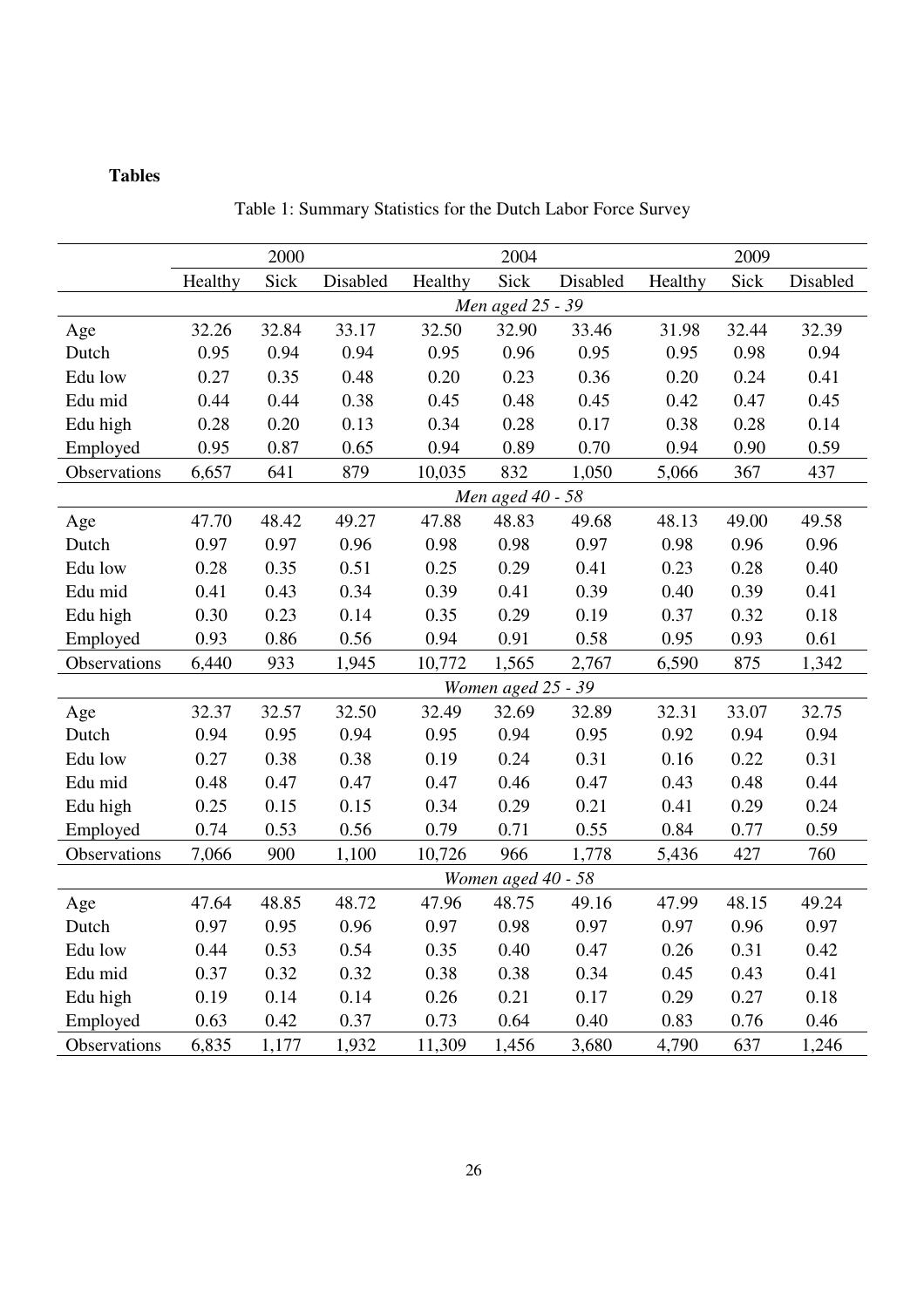|                    | Men         |             | Women       |             |  |
|--------------------|-------------|-------------|-------------|-------------|--|
|                    | Age 25 - 39 | Age 40 - 58 | Age 25 - 39 | Age 40 - 58 |  |
| <b>Sick x 2001</b> | 0.025       | 0.040       | $-0.006$    | $-0.015$    |  |
|                    | (0.014)     | (0.019)     | (0.014)     | (0.018)     |  |
|                    | [1.768]     | [2.155]     | $[-0.412]$  | $[-0.852]$  |  |
| Sick x 2002        | 0.030       | 0.095       | 0.024       | 0.053       |  |
|                    | (0.014)     | (0.020)     | (0.014)     | (0.019)     |  |
|                    | [2.073]     | [4.780]     | [1.754]     | [2.807]     |  |
| Sick x 2003        | 0.024       | 0.121       | 0.025       | 0.108       |  |
|                    | (0.014)     | (0.020)     | (0.014)     | (0.018)     |  |
|                    | [1.688]     | [6.156]     | [1.851]     | [5.847]     |  |
| Sick x 2004        | 0.015       | 0.111       | 0.035       | 0.082       |  |
|                    | (0.014)     | (0.019)     | (0.013)     | (0.018)     |  |
|                    | [1.075]     | [5.758]     | [2.702]     | [4.502]     |  |
| Sick x 2005        | 0.020       | 0.115       | 0.033       | 0.086       |  |
|                    | (0.015)     | (0.019)     | (0.013)     | (0.018)     |  |
|                    | [1.388]     | [5.930]     | [2.496]     | [4.751]     |  |
| Sick x 2006        | 0.028       | 0.122       | 0.033       | 0.095       |  |
|                    | (0.015)     | (0.020)     | (0.013)     | (0.018)     |  |
|                    | [1.842]     | [6.008]     | [2.437]     | [5.140]     |  |
| Sick x 2009        | 0.024       | 0.126       | 0.035       | 0.101       |  |
|                    | (0.018)     | (0.024)     | (0.015)     | (0.020)     |  |
|                    | [1.349]     | [5.177]     | [2.351]     | [4.938]     |  |
| Sick x 2010        | 0.071       | 0.127       | 0.032       | 0.103       |  |
|                    | (0.020)     | (0.027)     | (0.017)     | (0.023)     |  |
|                    | [3.586]     | [4.692]     | [1.926]     | [4.522]     |  |
| Disabled x 2001    | 0.053       | $-0.008$    | 0.008       | $-0.019$    |  |
|                    | (0.013)     | (0.017)     | (0.010)     | (0.015)     |  |
|                    | [4.229]     | $[-0.458]$  | [0.745]     | $[-1.320]$  |  |
| Disabled x 2002    | 0.051       | $-0.033$    | 0.017       | $-0.052$    |  |
|                    | (0.013)     | (0.017)     | (0.010)     | (0.014)     |  |
|                    | [4.000]     | $[-2.000]$  | [1.659]     | $[-3.655]$  |  |
| Disabled x 2003    | 0.068       | $-0.057$    | 0.019       | $-0.064$    |  |
|                    | (0.013)     | (0.017)     | (0.010)     | (0.014)     |  |
|                    | [5.211]     | $[-3.428]$  | [1.789]     | $[-4.475]$  |  |
| Disabled x 2004    | 0.047       | $-0.061$    | 0.005       | $-0.072$    |  |
|                    | (0.013)     | (0.016)     | (0.010)     | (0.014)     |  |
|                    | [3.713]     | $[-3.753]$  | [0.511]     | $[-5.220]$  |  |
| Disabled x 2005    | $-0.013$    | $-0.074$    | 0.016       | $-0.083$    |  |
|                    | (0.013)     | (0.017)     | (0.010)     | (0.014)     |  |
|                    | $[-1.002]$  | $[-4.383]$  | [1.576]     | $[-5.885]$  |  |
| Disabled x 2006    | 0.006       | $-0.083$    | 0.001       | $-0.094$    |  |
|                    | (0.014)     | (0.017)     | (0.011)     | (0.014)     |  |
|                    | [0.476]     | $[-4.719]$  | [0.061]     | $[-6.513]$  |  |
| Disabled x 2009    | $-0.052$    | $-0.063$    | 0.012       | $-0.105$    |  |
|                    | (0.016)     | (0.020)     | (0.012)     | (0.016)     |  |
|                    | $[-3.187]$  | $[-3.129]$  | [1.000]     | $[-6.719]$  |  |
| Disabled x 2010    | $-0.020$    | $-0.132$    | $-0.012$    | $-0.111$    |  |
|                    | (0.019)     | (0.023)     | (0.014)     | (0.018)     |  |
|                    | $[-1.084]$  | $[-5.651]$  | $[-0.875]$  | $[-6.222]$  |  |
| Observations       | 94,196      | 105,999     | 124,089     | 137,384     |  |

Table 2: Regression estimates for the probability to be employed

Note: Standard errors are reported in parentheses, *t*-values in square brackets. All regressions include dummies for individual health status, year, age groups, three schooling groups, two race groups, and a full set of year x health status interactions.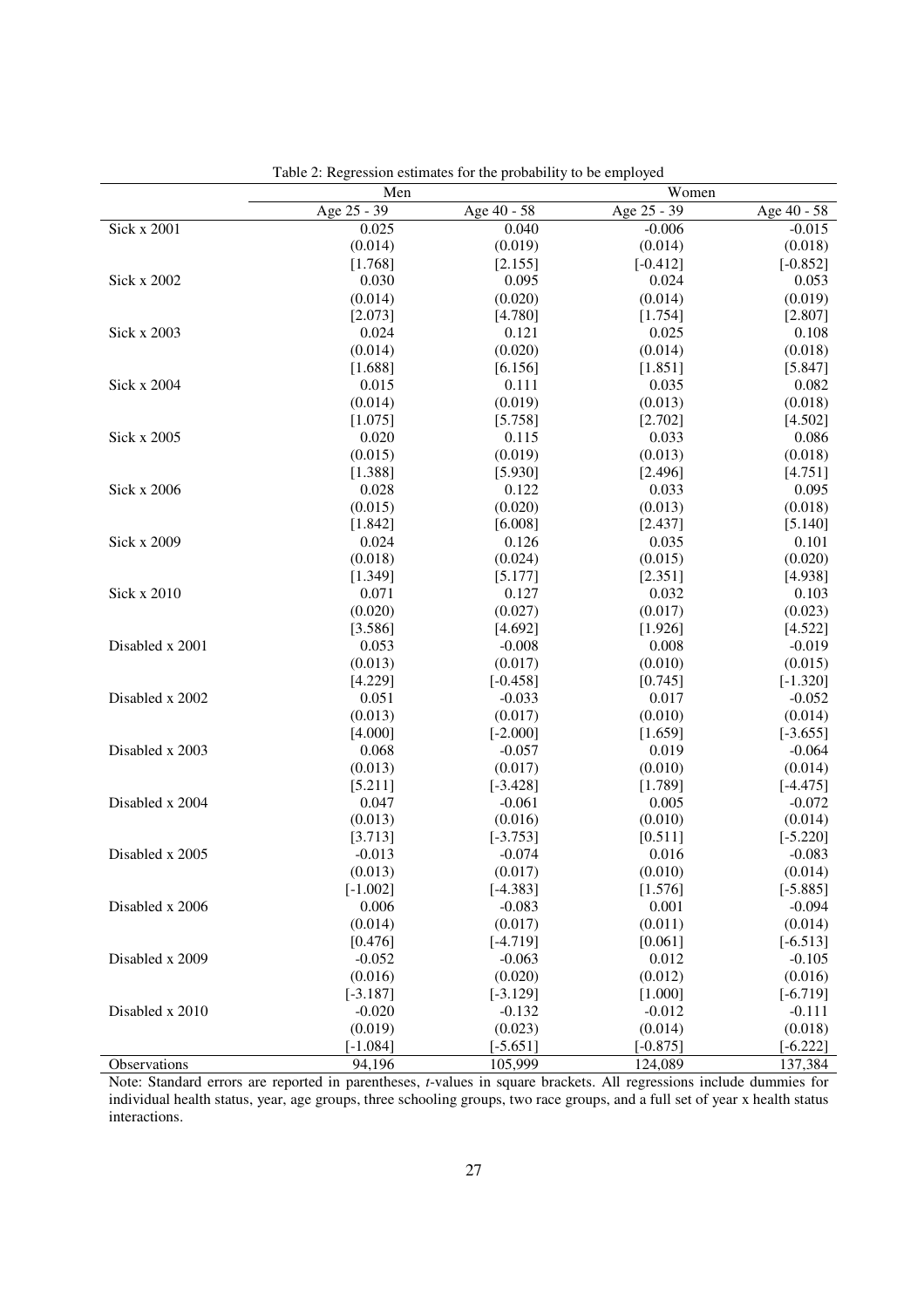|                                                | Men       |           | Women     |           |
|------------------------------------------------|-----------|-----------|-----------|-----------|
|                                                | Age 25-39 | Age 40-58 | Age 25-39 | Age 40-58 |
| Infectious diseases                            | 5.95      | 2.52      | 4.6       | 2.64      |
| Neoplasms                                      | 1.72      | 3.9       | 2.68      | 6.57      |
| Endocrine disorders                            | 1.98      | 1.42      | 1.94      | 1.4       |
| Diseases of the blood and blood-forming organs | 0.64      | 0.45      | 1.02      | 0.87      |
| Mental disorders                               | 2.75      | 1.58      | 4.7       | 2.77      |
| Diseases of the nervous system                 | 2.93      | 2.65      | 2.9       | 2.62      |
| Diseases of the circulatory system             | 9.99      | 36.46     | 8.65      | 21.03     |
| Diseases of the respiratory system             | 9.58      | 5.58      | 8.45      | 7.1       |
| Diseases of the digestive system               | 19.58     | 14.56     | 22.37     | 19.06     |
| Diseases of the genitourinary system           | 2.35      | 2.27      | 10.18     | 5.23      |
| Diseases of the skin                           | 2.89      | 1.29      | 2.04      | 1.3       |
| Diseases of the musculoskeletal system         | 5.42      | 4.12      | 4.38      | 4.71      |
| Congenital anomalies                           | 0.19      | 0.17      | 0.1       | 0.12      |
| Symptoms, signs, and ill-defined conditions    | 7.43      | 8.82      | 11.57     | 9.96      |
| Injury and poisoning                           | 28.71     | 14.22     | 14.4      | 14.62     |
| Observations                                   | 7,026     | 13,484    | 4,890     | 5,986     |

#### Table 3: Treatment cases by diagnosis for four demographic groups in 2000

Note: percentages are calculated from treatment cases used in the estimation, and are thus restricted to unscheduled and acute hospital<br>admission that last at least three nights, to persons in the relevant age range, who w year.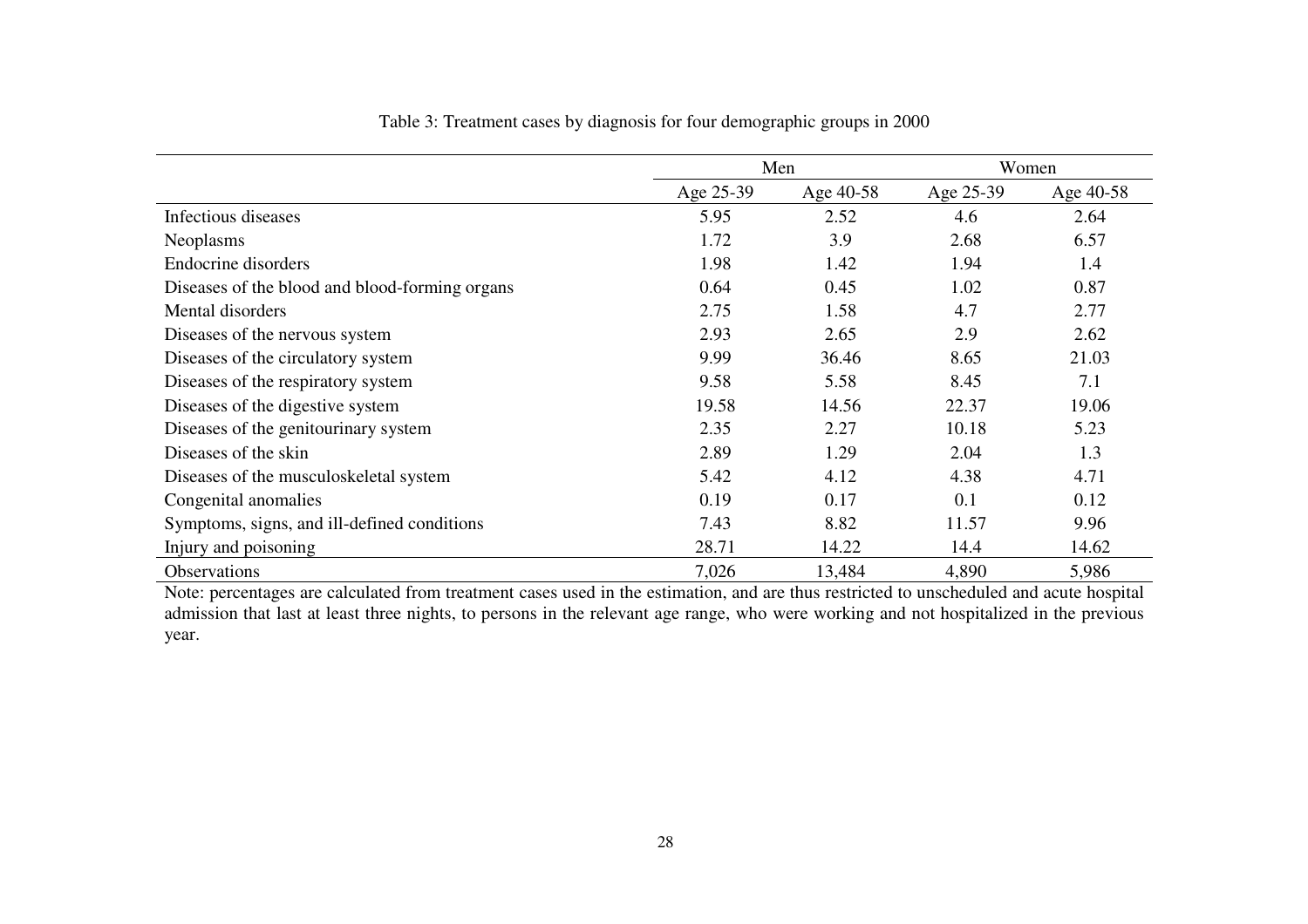|                          | Age 25-39 |           |           |           | Age 40-58 |           |           |           |
|--------------------------|-----------|-----------|-----------|-----------|-----------|-----------|-----------|-----------|
|                          |           | 2000      |           | 2005      |           | 2000      |           | 2005      |
|                          | Control   | Treatment | Control   | Treatment | Control   | Treatment | Control   | Treatment |
| Men                      |           |           |           |           |           |           |           |           |
| Age                      | 32.16     | 32.78     | 32.31     | 32.99     | 47.98     | 49.50     | 48.15     | 49.74     |
| Native                   | 0.82      | 0.83      | 0.81      | 0.81      | 0.87      | 0.87      | 0.85      | 0.86      |
| <b>Nonnative Western</b> | 0.08      | 0.08      | 0.08      | 0.08      | 0.09      | 0.09      | 0.09      | 0.08      |
| Nonnative non-Western    | 0.09      | 0.09      | 0.11      | 0.11      | 0.04      | 0.04      | 0.06      | 0.06      |
| Married                  | 0.44      | 0.48      | 0.39      | 0.43      | 0.78      | 0.78      | 0.74      | 0.73      |
| Household size           | 2.65      | 2.76      | 2.62      | 2.76      | 3.10      | 2.93      | 3.09      | 2.92      |
| Municipality size        | 4.93      | 4.77      | 5.15      | 4.95      | 4.64      | 4.65      | 4.83      | 4.84      |
| Earnings $(x 10,000)$    | 3.53      | 3.43      | 3.45      | 3.37      | 4.66      | 4.30      | 4.61      | 4.25      |
| Observations             | 1,452,647 | 7,026     | 1,231,264 | 5,172     | 1,373,916 | 13,484    | 1,345,282 | 11,511    |
| Women                    |           |           |           |           |           |           |           |           |
| Age                      | 31.80     | 32.16     | 32.09     | 32.39     | 47.37     | 48.32     | 47.78     | 48.82     |
| Native                   | 0.83      | 0.84      | 0.81      | 0.82      | 0.86      | 0.85      | 0.85      | 0.85      |
| <b>Nonnative Western</b> | 0.09      | 0.08      | 0.09      | 0.09      | 0.10      | 0.10      | 0.09      | 0.09      |
| Nonnative non-Western    | 0.07      | 0.08      | 0.09      | 0.09      | 0.04      | 0.05      | 0.05      | 0.06      |
| Married                  | 0.46      | 0.51      | 0.42      | 0.47      | 0.72      | 0.70      | 0.70      | 0.68      |
| Household size           | 2.64      | 2.71      | 2.68      | 2.78      | 2.95      | 2.78      | 3.00      | 2.83      |
| Municipality size        | 4.99      | 4.85      | 5.18      | 5.04      | 4.73      | 4.80      | 4.86      | 4.92      |
| Earnings $(x 10,000)$    | 2.27      | 2.24      | 2.32      | 2.19      | 2.15      | 2.10      | 2.25      | 2.15      |
| Observations             | 1,029,963 | 4,890     | 952,582   | 4,269     | 802,039   | 5,986     | 1,044,739 | 6,959     |

Table 4: Summary Statistics by hospitalization status for four demographic groups

Note: Native, nonnative Western, nonnative non-Western, and married are indicator variables. Household size is a categorical variable ranging from 1 to 6. Municipality size is a categorical variable that equals 1 for municipalities smaller than 20,000; 2 for size 20-50,000; 3 for size 50-100,000; 4 for 100-150,000, 5 for 150-250,000; and 6 for larger municipalities. Earnings refers to labor income in the year prior to the possible health shock.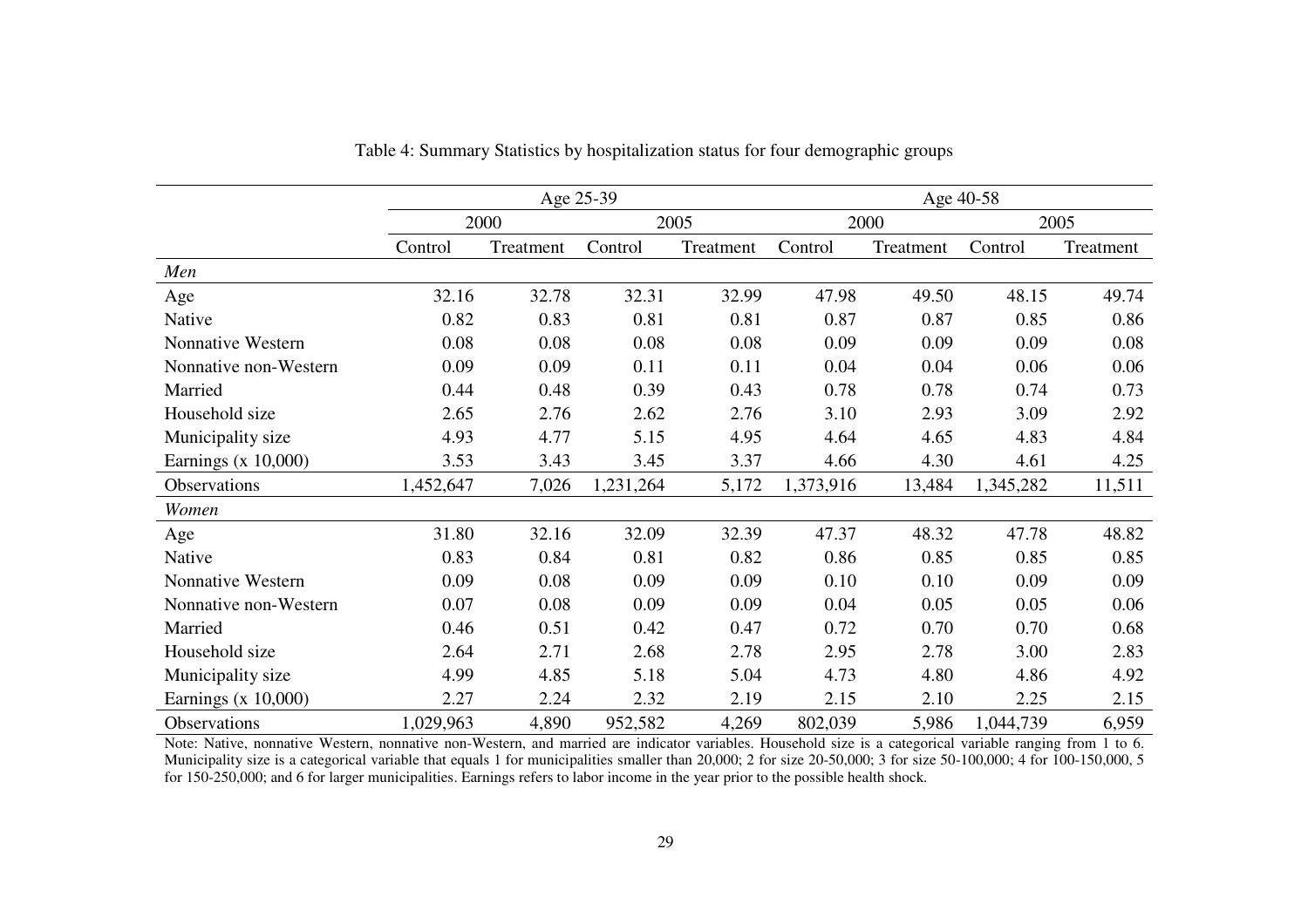|                               | Men         |             | Women       |             |
|-------------------------------|-------------|-------------|-------------|-------------|
|                               | Age 25 - 39 | Age 40 - 58 | Age 25 - 39 | Age 40 - 58 |
| Effect health shock in 2000   |             |             |             |             |
|                               |             |             |             |             |
| 1 year later                  | 0.035       | 0.062       | 0.028       | 0.047       |
|                               | (0.007)     | (0.006)     | (0.009)     | (0.009)     |
|                               | [4.865]     | [11.099]    | [3.295]     | [5.200]     |
| 2 years later                 | 0.046       | 0.078       | 0.038       | 0.080       |
|                               | (0.009)     | (0.008)     | (0.014)     | (0.016)     |
|                               | [4.984]     | [9.983]     | [2.818]     | [4.951]     |
| 3 years later                 | 0.038       | 0.085       | 0.036       | 0.095       |
|                               | (0.010)     | (0.008)     | (0.015)     | (0.018)     |
|                               | [3.880]     | [10.341]    | [2.496]     | [5.423]     |
| 4 years later                 | 0.037       | 0.083       | 0.046       | 0.093       |
|                               | (0.010)     | (0.009)     | (0.016)     | (0.018)     |
|                               | [3.760]     | [9.632]     | [2.962]     | [5.144]     |
| Effect health shock in 2005 - |             |             |             |             |
| effect health shock in 2000   |             |             |             |             |
| 1 year later                  | $-0.043$    | $-0.061$    | $-0.039$    | $-0.059$    |
|                               | (0.003)     | (0.002)     | (0.004)     | (0.005)     |
|                               | $[-16.159]$ | $[-27.541]$ | $[-9.540]$  | $[-12.300]$ |
| 2 years later                 | $-0.034$    | $-0.036$    | $-0.030$    | $-0.063$    |
|                               | (0.004)     | (0.004)     | (0.007)     | (0.008)     |
|                               | $[-8.528]$  | $[-10.251]$ | $[-4.610]$  | $[-8.075]$  |
| 3 years later                 | $-0.027$    | $-0.043$    | $-0.028$    | $-0.081$    |
|                               | (0.004)     | (0.004)     | (0.007)     | (0.009)     |
|                               | $[-6.329]$  | $[-11.274]$ | $[-4.068]$  | $[-9.467]$  |
| 4 years later                 | $-0.027$    | $-0.045$    | $-0.023$    | $-0.073$    |
|                               | (0.004)     | (0.004)     | (0.007)     | (0.009)     |
|                               | $[-6.262]$  | $[-11.419]$ | $[-3.069]$  | $[-8.407]$  |

Table 5: Regression estimates for the probability to receive Disability benefits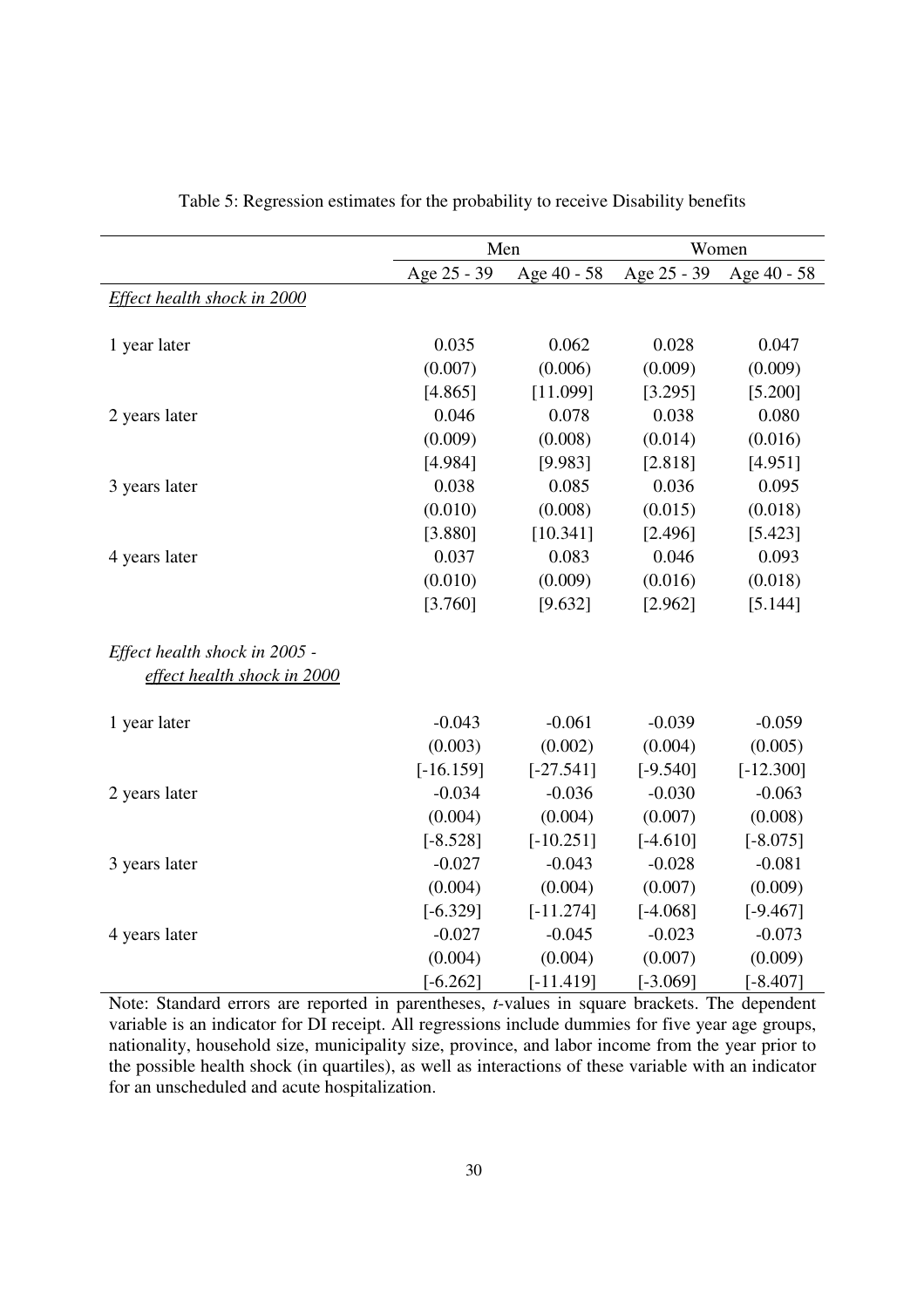|                               | Men         |             | Women       |             |  |
|-------------------------------|-------------|-------------|-------------|-------------|--|
|                               | Age 25 - 39 | Age 40 - 58 | Age 25 - 39 | Age 40 - 58 |  |
| Effect health shock in 2000   |             |             |             |             |  |
|                               |             |             |             |             |  |
| 1 year later                  | 0.015       | 0.013       | 0.005       | 0.007       |  |
|                               | (0.007)     | (0.005)     | (0.008)     | (0.008)     |  |
|                               | [2.024]     | [2.611]     | [0.579]     | [0.801]     |  |
| 2 years later                 | 0.015       | 0.017       | 0.027       | $-0.001$    |  |
|                               | (0.008)     | (0.006)     | (0.011)     | (0.010)     |  |
|                               | [1.754]     | [2.949]     | [2.426]     | $[-0.119]$  |  |
| 3 years later                 | 0.011       | 0.019       | 0.016       | $-0.011$    |  |
|                               | (0.009)     | (0.006)     | (0.012)     | (0.011)     |  |
|                               | [1.149]     | [2.895]     | [1.289]     | $[-0.956]$  |  |
| 4 years later                 | 0.021       | 0.023       | 0.013       | $-0.004$    |  |
|                               | (0.011)     | (0.007)     | (0.013)     | (0.012)     |  |
|                               | [1.997]     | [3.235]     | [0.995]     | $[-0.339]$  |  |
| Effect health shock in 2005 - |             |             |             |             |  |
| effect health shock in 2000   |             |             |             |             |  |
| 1 year later                  | $-0.003$    | $-0.007$    | $-0.011$    | $-0.016$    |  |
|                               | (0.003)     | (0.002)     | (0.005)     | (0.004)     |  |
|                               | $[-1.083]$  | $[-3.246]$  | $[-2.371]$  | $[-3.835]$  |  |
| 2 years later                 | $-0.000$    | $-0.006$    | $-0.012$    | $-0.013$    |  |
|                               | (0.004)     | (0.003)     | (0.006)     | (0.005)     |  |
|                               | $[-0.106]$  | $[-2.123]$  | $[-2.138]$  | $[-2.709]$  |  |
| 3 years later                 | $-0.003$    | $-0.004$    | $-0.003$    | $-0.013$    |  |
|                               | (0.004)     | (0.003)     | (0.006)     | (0.005)     |  |
|                               | $[-0.756]$  | $[-1.374]$  | $[-0.534]$  | $[-1.538]$  |  |
| 4 years later                 | $-0.001$    | $-0.002$    | $-0.004$    | $-0.004$    |  |
|                               | (0.005)     | (0.003)     | (0.007)     | (0.006)     |  |
|                               | $[-0.148]$  | $[-0.564]$  | $[-0.641]$  | $[-0.606]$  |  |

Table 6: Regression estimates for the probability to receive Unemployment benefits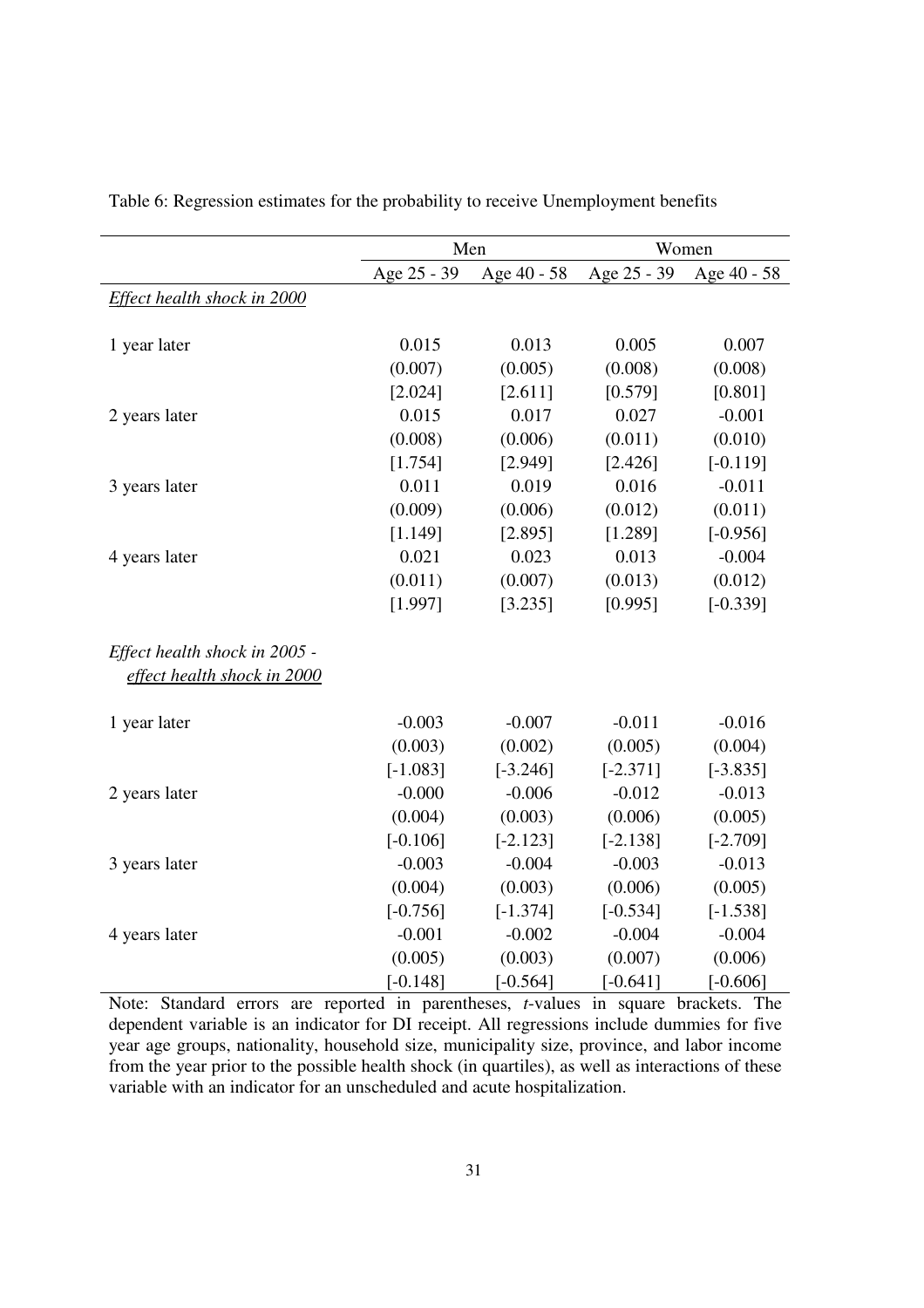|                              |             | Men         | Women       |             |  |
|------------------------------|-------------|-------------|-------------|-------------|--|
|                              | Age 25 - 39 | Age 40 - 58 | Age 25 - 39 | Age 40 - 58 |  |
| Effect health shock in 2000  |             |             |             |             |  |
|                              |             |             |             |             |  |
| 1 year later                 | 0.002       | 0.000       | $-0.002$    | $-0.000$    |  |
|                              | (0.002)     | (0.001)     | (0.002)     | (0.001)     |  |
|                              | [1.176]     | $[-0.139]$  | $[-0.990]$  | $[-0.002]$  |  |
| 2 years later                | 0.002       | 0.002       | $-0.000$    | $-0.002$    |  |
|                              | (0.003)     | (0.001)     | (0.003)     | (0.002)     |  |
|                              | [0.632]     | [1.363]     | $[-0.018]$  | $[-1.085]$  |  |
| 3 years later                | 0.001       | 0.004       | $-0.000$    | $-0.002$    |  |
|                              | (0.003)     | (0.002)     | (0.004)     | (0.002)     |  |
|                              | [0.449]     | [2.295]     | $[-0.056]$  | $[-1.055]$  |  |
| 4 years later                | $-0.001$    | 0.001       | 0.006       | $-0.006$    |  |
|                              | (0.004)     | (0.002)     | (0.004)     | (0.003)     |  |
|                              | $[-0.360]$  | [0.781]     | [1.408]     | $[-2.192]$  |  |
| Effect health shock in 2005- |             |             |             |             |  |
| effect health shock in 2000  |             |             |             |             |  |
| 1 year later                 | $-0.001$    | $-0.000$    | 0.001       | 0.000       |  |
|                              | (0.001)     | (0.000)     | (0.001)     | (0.001)     |  |
|                              | $[-1.349]$  | $[-1.119]$  | [1.039]     | [0.271]     |  |
| 2 years later                | $-0.003$    | $-0.001$    | $-0.001$    | 0.001       |  |
|                              | (0.001)     | (0.000)     | (0.001)     | (0.001)     |  |
|                              | $[-1.996]$  | $[-1.750]$  | $[-0.889]$  | [1.327]     |  |
| 3 years later                | $-0.002$    | $-0.001$    | 0.001       | 0.001       |  |
|                              | (0.002)     | (0.001)     | (0.002)     | (0.001)     |  |
|                              | $[-1.592]$  | $[-1.255]$  | [0.463]     | [1.089]     |  |
| 4 years later                | $-0.001$    | $-0.000$    | $-0.000$    | 0.002       |  |
|                              | (0.002)     | (0.001)     | (0.002)     | (0.001)     |  |
|                              | $[-0.477]$  | $[-0.014]$  | $[-0.250]$  | [1.610]     |  |

Table 7: Regression estimates for the probability to receive Social Assistance benefits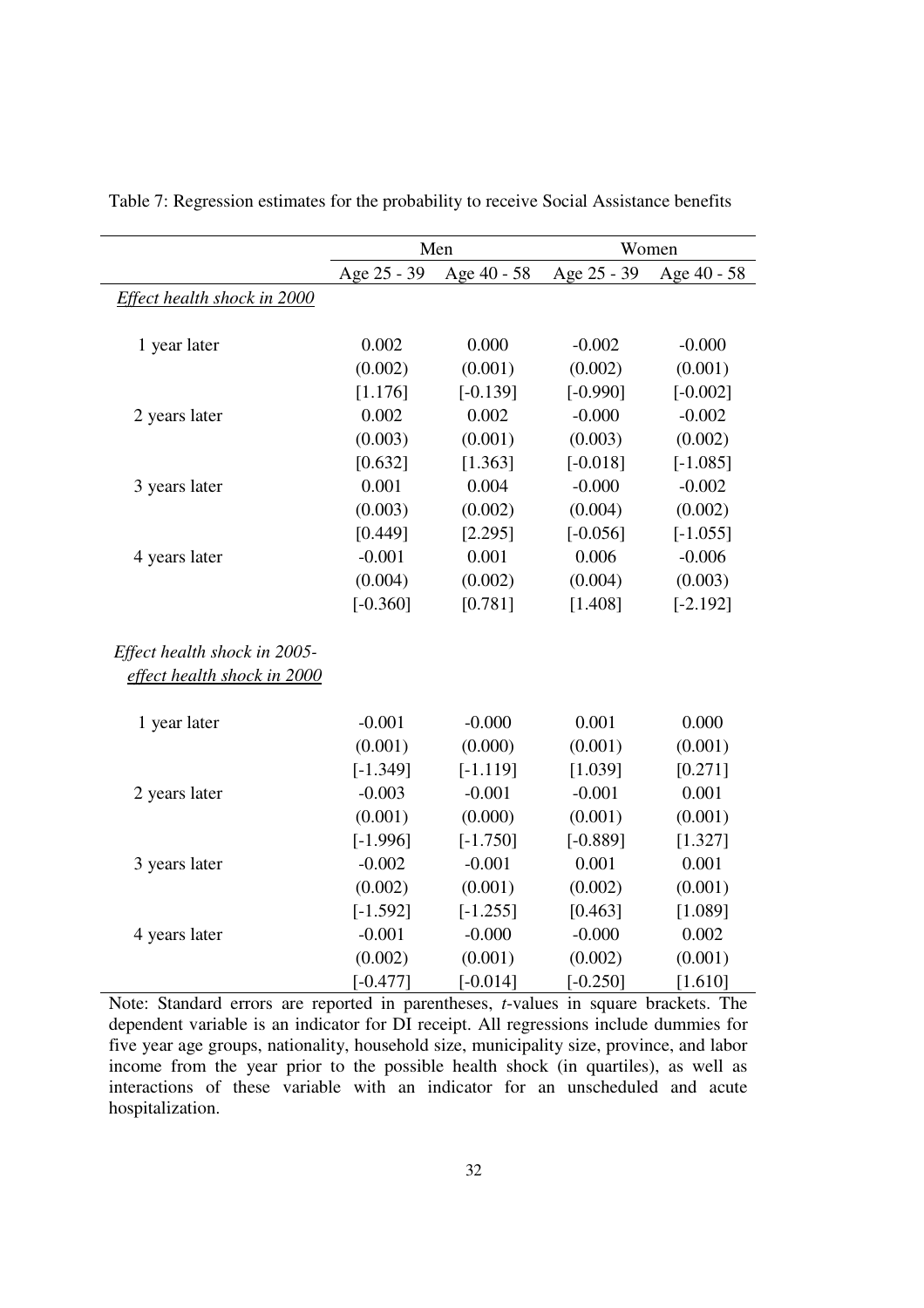|                                                              |             | Men         | Women       |             |
|--------------------------------------------------------------|-------------|-------------|-------------|-------------|
|                                                              | Age 25 - 39 | Age 40 - 58 | Age 25 - 39 | Age 40 - 58 |
| Effect health shock in 2000                                  |             |             |             |             |
| 1 year later                                                 | $-0.038$    | $-0.039$    | $-0.036$    | $-0.029$    |
|                                                              | (0.012)     | (0.008)     | (0.019)     | (0.018)     |
|                                                              | $[-3.204]$  | $[-4.820]$  | $[-1.863]$  | $[-1.626]$  |
| 2 years later                                                | $-0.053$    | $-0.076$    | $-0.008$    | $-0.056$    |
|                                                              | (0.014)     | (0.010)     | (0.023)     | (0.021)     |
|                                                              | $[-3.793]$  | $[-7.361]$  | $[-0.364]$  | $[-2.613]$  |
| 3 years later                                                | $-0.060$    | $-0.093$    | $-0.025$    | $-0.075$    |
|                                                              | (0.015)     | (0.012)     | (0.025)     | (0.023)     |
|                                                              | $[-4.017]$  | $[-7.958]$  | $[-1.005]$  | $[-3.212]$  |
| 4 years later                                                | $-0.050$    | $-0.102$    | $-0.041$    | $-0.066$    |
|                                                              | (0.016)     | (0.012)     | (0.027)     | (0.024)     |
|                                                              | $[-3.125]$  | $[-8.228]$  | $[-1.542]$  | $[-2.735]$  |
| Effect health shock in 2005 -<br>effect health shock in 2000 |             |             |             |             |
| 1 year later                                                 | 0.011       | 0.022       | 0.018       | 0.027       |
|                                                              | (0.005)     | (0.004)     | (0.010)     | (0.009)     |
|                                                              | [2.081]     | [5.634]     | [1.859]     | [3.058]     |
| 2 years later                                                | 0.013       | 0.026       | 0.027       | 0.034       |
|                                                              | (0.006)     | (0.005)     | (0.011)     | (0.011)     |
|                                                              | [2.017]     | [5.483]     | [2.451]     | [3.243]     |
| 3 years later                                                | 0.024       | 0.028       | 0.032       | 0.039       |
|                                                              | (0.007)     | (0.005)     | (0.012)     | (0.011)     |
|                                                              | [3.464]     | [5.225]     | [2.631]     | [3.459]     |
| 4 years later                                                | 0.021       | 0.033       | 0.032       | 0.032       |
|                                                              | (0.007)     | (0.006)     | (0.013)     | (0.012)     |
|                                                              | [2.874]     | [5.823]     | [2.536]     | [2.748]     |

Table 8: Regression estimates for the probability to be employed (= earnings > 20,000 euro)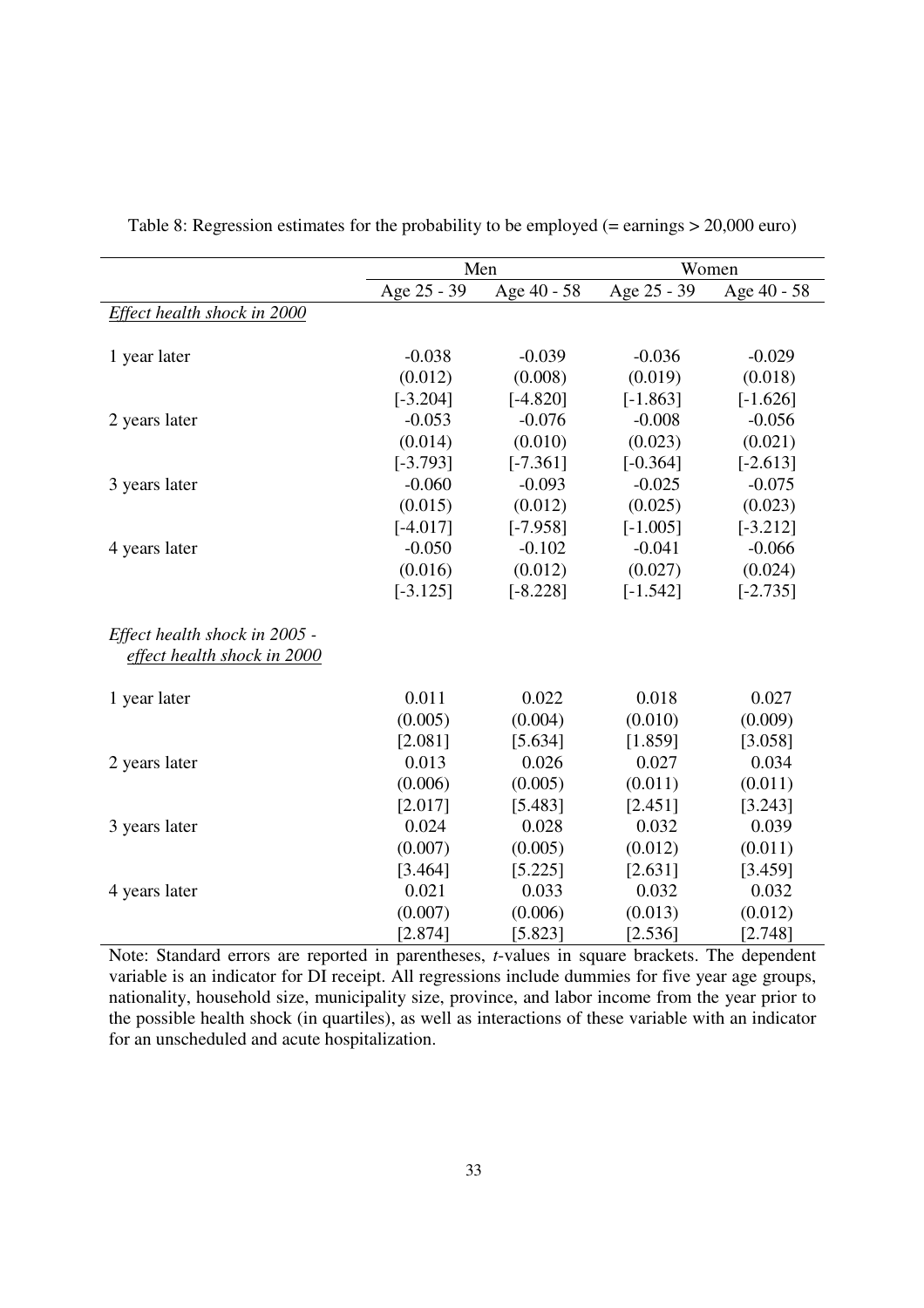|                                                              |             | Men         | Women       |             |  |
|--------------------------------------------------------------|-------------|-------------|-------------|-------------|--|
|                                                              | Age 25 - 39 | Age 40 - 58 | Age 25 - 39 | Age 40 - 58 |  |
| Effect health shock in 2000                                  |             |             |             |             |  |
| 1 year later                                                 | $-0.353$    | 0.126       | $-0.094$    | $-0.078$    |  |
|                                                              | (0.105)     | (0.106)     | (0.050)     | (0.045)     |  |
|                                                              |             |             |             |             |  |
|                                                              | $[-3.357]$  | [1.179]     | $[-1.884]$  | $[-1.743]$  |  |
| 2 years later                                                | $-0.423$    | $-0.090$    | $-0.118$    | $-0.147$    |  |
|                                                              | (0.126)     | (0.116)     | (0.061)     | (0.050)     |  |
|                                                              | $[-3.348]$  | $[-0.780]$  | $[-1.926]$  | $[-2.934]$  |  |
| 3 years later                                                | $-0.393$    | $-0.045$    | $-0.096$    | $-0.092$    |  |
|                                                              | (0.143)     | (0.126)     | (0.076)     | (0.055)     |  |
|                                                              | $[-2.751]$  | $[-0.356]$  | $[-1.257]$  | $[-1.670]$  |  |
| 4 years later                                                | $-0.445$    | 0.121       | 0.023       | $-0.105$    |  |
|                                                              | (0.151)     | (0.160)     | (0.078)     | (0.068)     |  |
|                                                              | $[-2.947]$  | [0.754]     | [0.297]     | $[-1.555]$  |  |
| Effect health shock in 2005 -<br>effect health shock in 2000 |             |             |             |             |  |
| 1 year later                                                 | 0.013       | $-0.063$    | 0.015       | 0.040       |  |
|                                                              | (0.030)     | (0.035)     | (0.019)     | (0.016)     |  |
|                                                              | [0.449]     | $[-1.824]$  | [0.792]     | [2.557]     |  |
| 2 years later                                                | $-0.020$    | $-0.104$    | $-0.003$    | 0.052       |  |
|                                                              | (0.035)     | (0.041)     | (0.023)     | (0.018)     |  |
|                                                              | $[-0.583]$  | $[-2.548]$  | $[-0.145]$  | [2.816]     |  |
| 3 years later                                                | $-0.042$    | $-0.045$    | $-0.010$    | 0.070       |  |
|                                                              | (0.040)     | (0.036)     | (0.026)     | (0.021)     |  |
|                                                              | $[-1.060]$  | $[-1.251]$  | $[-0.375]$  | [3.364]     |  |
| 4 years later                                                | $-0.042$    | $-0.010$    | $-0.038$    | 0.006       |  |
|                                                              | (0.042)     | (0.039)     | (0.029)     | (0.023)     |  |
|                                                              | $[-1.001]$  | $[-0.266]$  | $[-1.321]$  | [0.251]     |  |

Table 9: Regression estimates for labor income (x 10,000 euro, in 2010 euros)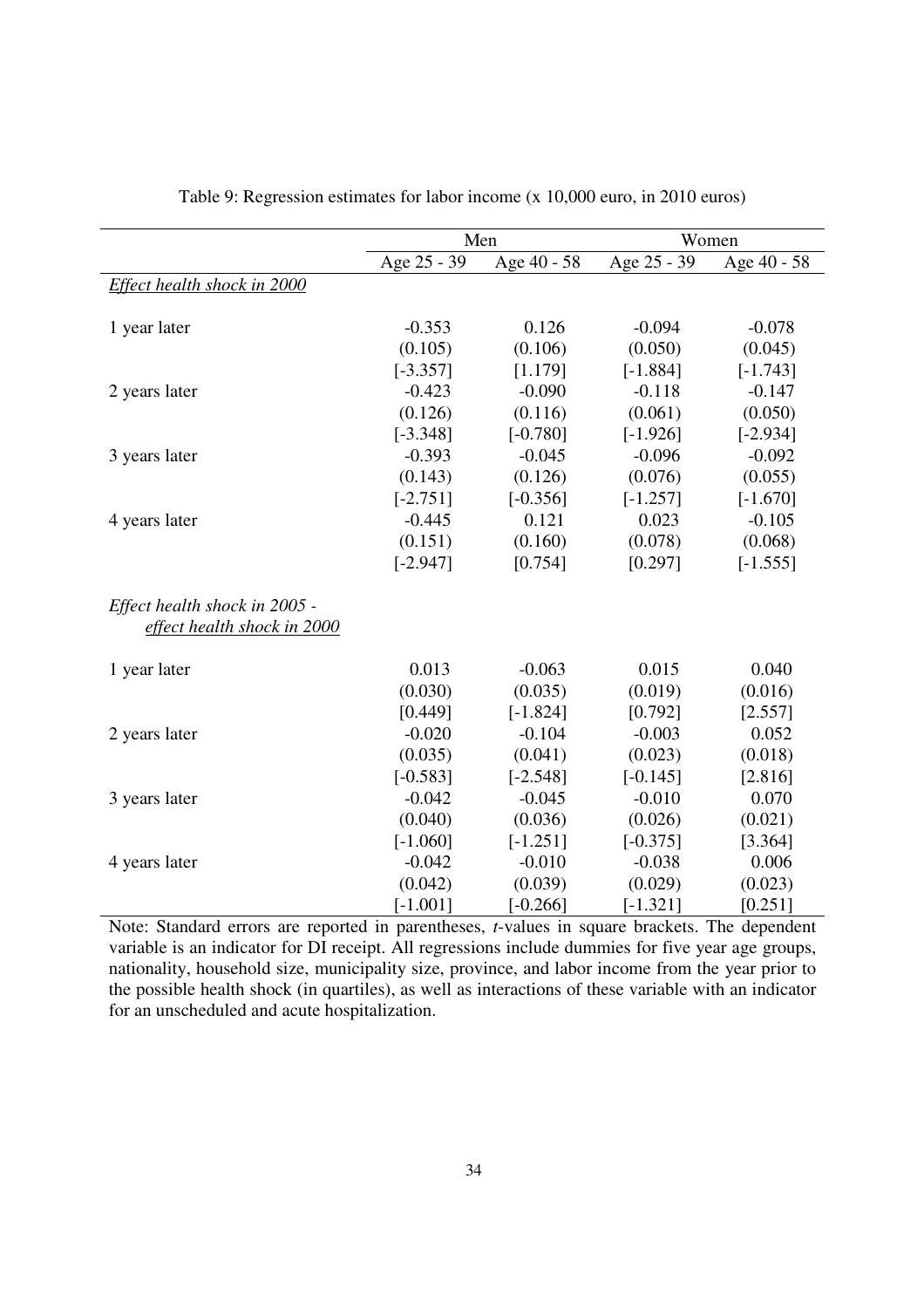|                                           | Men         |             |             | Women       |
|-------------------------------------------|-------------|-------------|-------------|-------------|
|                                           | Age 25 - 39 | Age 40 - 58 | Age 25 - 39 | Age 40 - 58 |
| Effect of major health shock in 2000 -    |             |             |             |             |
| effect of major health shock in 2005      |             |             |             |             |
| 1 year later                              | 0.055       | 0.006       | 0.004       | 0.046       |
|                                           | (0.032)     | (0.009)     | (0.082)     | (0.035)     |
|                                           | [1.737]     | [0.621]     | [0.055]     | [1.297]     |
| 2 years later                             | 0.084       | 0.011       | 0.118       | 0.075       |
|                                           | (0.036)     | (0.011)     | (0.089)     | (0.037)     |
|                                           | [2.314]     | [0.929]     | [1.328]     | [2.018]     |
| 3 years later                             | 0.086       | 0.009       | 0.170       | 0.114       |
|                                           | (0.038)     | (0.012)     | (0.089)     | (0.037)     |
|                                           | [2.236]     | [0.759]     | [1.896]     | [3.085]     |
| 4 years later                             | 0.051       | 0.029       | 0.113       | 0.089       |
|                                           | (0.040)     | (0.013)     | (0.089)     | (0.037)     |
|                                           | [1.273]     | [2.234]     | [1.274]     | [2.418]     |
| Effect of onset chronic illness in 2005 - |             |             |             |             |
| effect of onset chronic illness in 2000   |             |             |             |             |
| 1 year later                              | 0.011       | 0.043       | 0.029       | 0.031       |
|                                           | (0.010)     | (0.007)     | (0.019)     | (0.017)     |
|                                           | [1.029]     | [5.923]     | [1.498]     | [1.843]     |
| 2 years later                             | 0.018       | 0.043       | 0.040       | 0.036       |
|                                           | (0.013)     | (0.009)     | (0.022)     | (0.020)     |
|                                           | [1.385]     | [4.687]     | [1.795]     | [1.801]     |
| 3 years later                             | 0.042       | 0.050       | 0.024       | 0.044       |
|                                           | (0.014)     | (0.010)     | (0.024)     | (0.044)     |
|                                           | [3.114]     | [4.889]     | [0.999]     | [2.024]     |
| 4 years later                             | 0.044       | 0.049       | 0.041       | 0.037       |
|                                           | (0.014)     | (0.011)     | (0.025)     | (0.023)     |
|                                           | [3.089]     | [4.498]     | [1.649]     | [1.655]     |
| Effect of accident in 2005 -              |             |             |             |             |
| effect of accident in 2000                |             |             |             |             |
| 1 year later                              | 0.006       | 0.013       | 0.015       | 0.014       |
|                                           | (0.006)     | (0.005)     | (0.011)     | (0.010)     |
|                                           | [1.064]     | [2.615]     | [1.350]     | [1.358]     |
| 2 years later                             | 0.004       | 0.018       | 0.021       | 0.015       |
|                                           | (0.007)     | (0.006)     | (0.013)     | (0.012)     |
|                                           | [0.520]     | [2.900]     | [1.605]     | [1.198]     |
| 3 years later                             | 0.010       | 0.017       | 0.031       | 0.012       |
|                                           | (0.008)     | (0.007)     | (0.014)     | (0.014)     |
|                                           | [1.244]     | [2.384]     | [2.246]     | [0.851]     |
| 4 years later                             | 0.007       | 0.019       | 0.027       | 0.008       |
|                                           | (0.008)     | (0.008)     | (0.015)     | (0.014)     |
|                                           | [0.896]     | [2.485]     | [1.844]     | [0.564]     |

Table 10: Regression estimates for the probability to be employed  $(=$  earnings  $> 0$ )